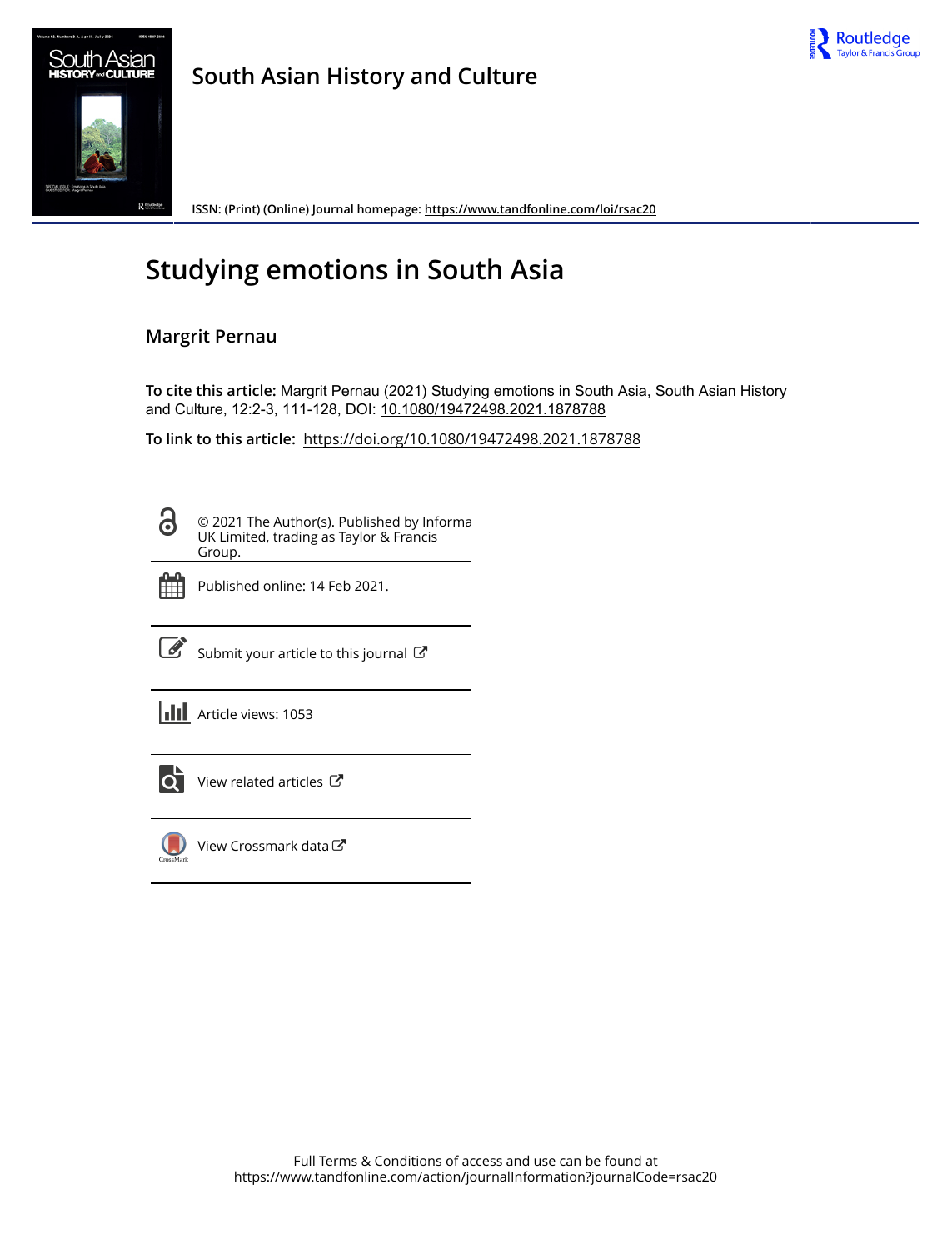

**a** OPEN ACCESS **a** Check for updates

# **Studying emotions in South Asia**

### Margrit Pernau

Center for the History of Emotions, Max Planck Institute for Human Development, Berlin, Germany

#### **ABSTRACT**

Emotions are not a new comer in South Asian studies. Putting them centre stage, however, allow for an increasing complexity and reflexivity in the categories we are researching: Instead of assuming that we already know what love, anger, or fear is and hence can use them to explain interactions and developments, the categories themselves have become open to inquiry. Emotions matter at three levels. They impact the way humans experience the world; they play an important role in the process through which individuals and social groups endow their experiences with meaning; and they are important in providing the motivation to act in the world.

This article introduces a collection of articles focusing on emotions in South Asia, extending from the classical period to the present and bringing together a number of disciplines, from literary and religious studies, to history, anthropology, and sociology. It provides an overview over the work that has been done in the field of emotion studies in the last decade with specific reference to South Asia. From there, it questions the relationship between theoretical and methodological reflections on how to study emotions, which until now have been developed mainly on the basis of European and American materials, and the study of South Asian emotions. Three topics stand at the core of the debate: the contribution of emotion to the creation of selves and communities; their place between the micro and the macro level; and finally the role of the non-representational in the study of emotions.

**Keywords** 

Emotions; affects; theories of emotions; methodology; South Asia

In the wake of the linguistic turn, the proclamation of turns has become fashionable, suggesting a discarding of previous questions and approaches, and their replacement by something radically new. Like an avantgarde, the propagators of new ideas no longer walk in the same direction, but turn around and try to take their discipline with them in the attempt to bring about an epistemic break. In this sense, there is no emotional turn in South Asia. Emotions have been present for many years as one object of inquiry in larger studies, in anthropology, with monographs on love, violence, political mobilizations, and religion; in gender studies and history through the investigation of communalism and nationalism; in religious studies, notably with the investigation of emotions in bhakti, in Sufism, or in Shia rituals; but also in philosophical and literary studies, focusing on *rasa*  and the fine distinctions it allows to make between different variations of emotions and sentiments. Many of these books have stood the test of time, and their contributions to emotion studies are still very much worth considering.<sup>1</sup> We do not need an emotional turn here.

What the increasing number of publications explicitly devoted to emotions opens our gaze to is twofold. On the one hand, it allows for an increasing complexity and reflexivity in the categories we are researching.<sup>2</sup> If older literature, at times, thought it enough to rely on common

**CONTACT** Margrit Pernau 2 Pernau@mpib-berlin.mpg.de

© 2021 The Author(s). Published by Informa UK Limited, trading as Taylor & Francis Group.

This is an Open Access article distributed under the terms of the Creative Commons Attribution License (http://creativecommons.org/licenses/by/4.0/), which permits unrestricted use, distribution, and reproduction in any medium, provided the original work is properly cited.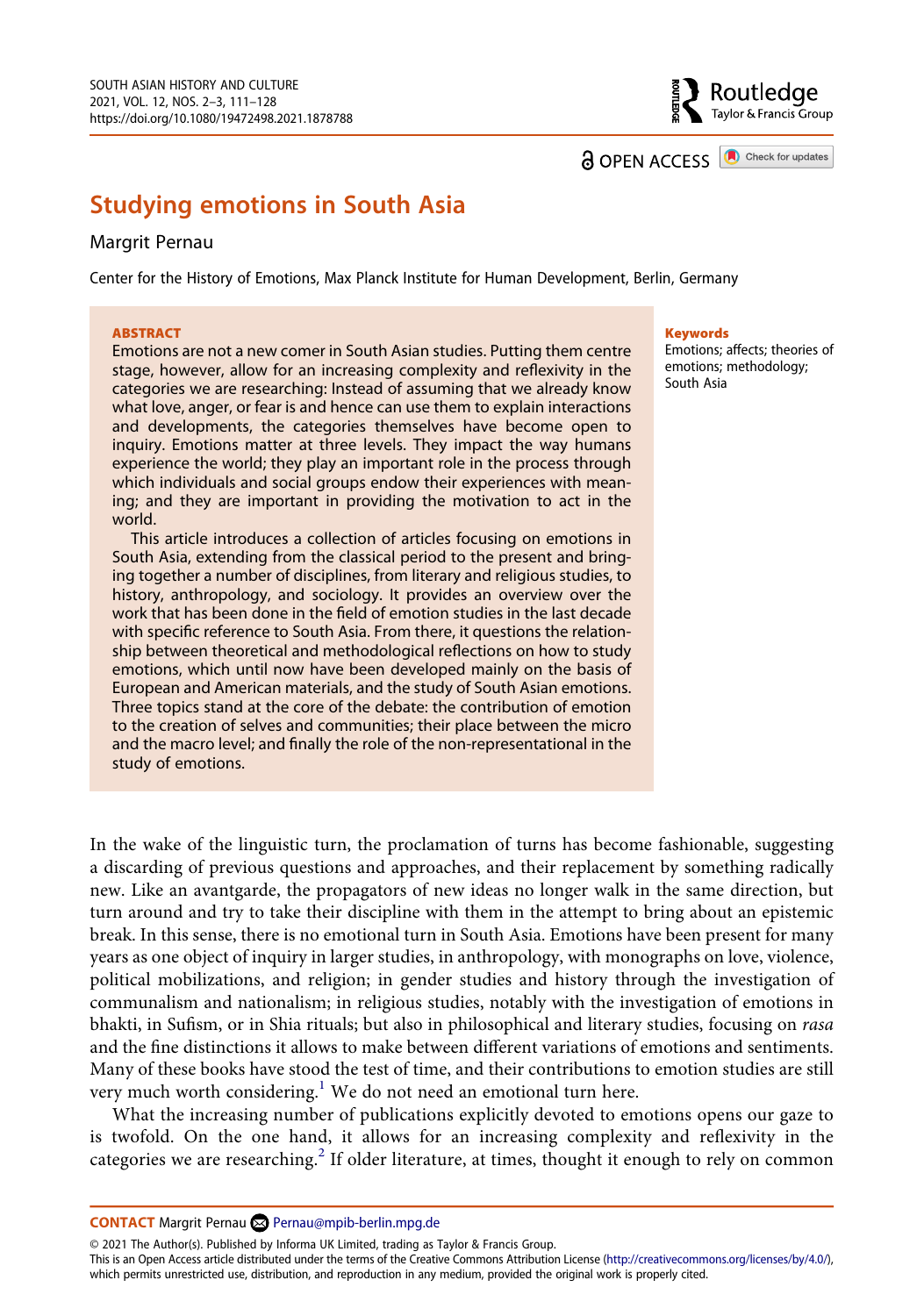sense knowledge about emotions and how to detect their working in the field and in texts, recent debates have brought about a refinement of our toolbox. Instead of assuming that we already know what love, anger, or fear is and hence can use them to explain interactions and developments, the categories themselves have become open to inquiry: What was considered an emotion in the eighteenth century (and what was not)? How were people socialized into feeling the way they did, and did love or anger even feel and work the same way we experience them today? These questions have to be addressed before we can use emotions as an explanation. On the other hand, emotion studies constitute a new approach to questions which have already been on the table for a long time. Emotion studies is not a counter-program to political and social history and to an anthropology sensitive to power structures, but can add to our understanding how hierarchies are constituted, how power is created and used, how violence arises, how social, political, and economic relations link up with a sense of self and identity. To take up the image of the turn once again: We are not turning away from the topics and questions which have been at the core of our disciplines for a long time, but scholars may discover that integrating emotion studies into their own research may help them to further move along their chosen path, and on the way discover new ways to conceptualize the problems they are interested in and find new answers.

In the takeoff phase of the increasing worldwide interest in emotion studies, anthropology (and to a lesser degree, history) of regions outside of Europe played a crucial role, providing the empirical evidence that emotions, in the shape they had taken in Western societies, were neither universal nor natural.<sup>3</sup> This was an important intervention, but it led to newer problems: While designed to carve out a space to conceive of emotions in non-Eurocentric ways, European scholars remained the main audience in this struggle for difference. As long as emotions were unfamiliar, it did not really matter whether anthropologists wrote about the Inuit or the Ifaluk, about Tamilians or about Pathans; and as long as difference was at the core – the more radical the better – the path to a more nuanced exploration of the impact of global forces, from colonialism to capitalism, was blocked. And most importantly, once difference was acknowledged, any shared agenda disappeared. Of course, not all the anthropological emotion studies of that time subscribed to this limiting agenda. Studies like Lila Abu-Lughod's work on emotions, gender, and expression among the Awlad Ali in northern Egypt are less interested in positing their research as Europe's other, than in investigating the way their actors are embedded in global structures, which mark not only their lifeworlds, but also the way they think and feel about them. $4$ 

Most of the recent introductions to emotion studies are quite unabashedly Eurocentric, whether it is musing about the appropriate geographical boundaries for a history of emotions, or reducing the venture into the non-European world to the emotions of European missionaries and traders.<sup>[5](#page-13-3)</sup> Those who do mention studies about non-European emotions, most often just add them to the references, without exploring their potential to challenge European narratives.<sup>6</sup> Bringing together scholars specialized on emotions in a multitude of regions can be deeply rewarding, but the questions need to move beyond the comparative gaze geared towards finding out how different 'they' are from 'us.' Some suggestions will be offered below.

If investigations of European and American emotions have the potential to generate larger interventions into theory and methodology, which transcend their empirical basis, so have studies on South Asia. Most of the articles in this volume take up the dialogue with emotion studies elsewhere. We neither have to re-invent the wheel, nor can we assume that every approach will work for our questions – some will need to be adapted or reformulated, others might work for certain aspects and not for others, and some will have to be discarded and replaced by reflections more in tune with the questions generated by the engagement with our material and the debates preeminent in our field. If this in turn generates wheels that the Europeans don't have to re-invent, all the better. It is up to them to decide what will prove useful for their questions and what not. But this contribution to European research cannot be the only justification for the existence of South Asian emotion studies.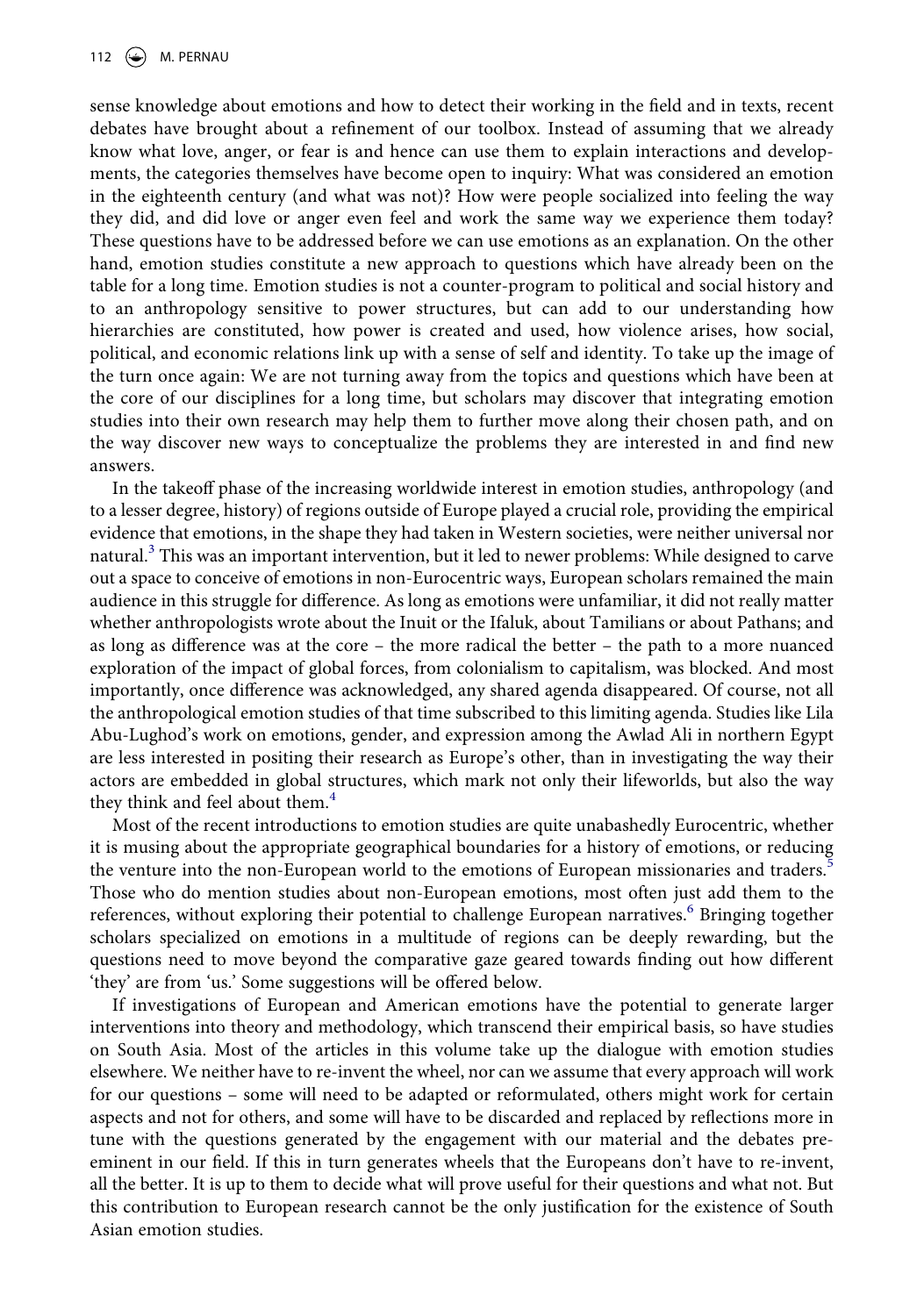Emotions matter at three different levels.<sup>7</sup> First, they impact the way humans experience the world around them. Seeing, hearing, feeling, smelling, or tasting are bodily sensations, but the body, which perceives them, is not only a biological entity, but inseparably marked by culture and society – to an extent that nature and nurture are no longer distinguishable, but come together as bioculture.<sup>[8](#page-13-6)</sup> Sensory experiences are not emotionally neutral. As Joel Lee shows in his article on disgust and untouchability, smell can be strongly linked to disgust towards certain substances, but through association, also towards certain groups of people. It is this embedding of moral and affective reactions in the bodily sensations which gives them their extraordinary tenacity, and in turn contributes to the stability of social hierarchies or group attachments.<sup>[9](#page-13-7)</sup>

Second, emotions play an important role in the process by which individuals and social groups endow their experiences with meaning and understand the world. In her article, Katherine Schofield explores the laments of eighteenth-century poets and musicians who had to leave Delhi after the sack of the city. The anxiety over a lost world and lifestyle makes painful sense of the experiences of devastation and loss and thereby contributes to creating a historical narrative, which provides an interpretation to what happened, and anchors the actors in the world.<sup>10</sup> Depending on the nature of the experiences, the emotions can come more or less to the foreground, but they are rarely if ever completely absent. Creating a dichotomy between emotions and rational analysis overlooks both the knowledge producing capacity of emotions and the emotional grounding of practicing rationality. This is followed up by Stefan Binder in his investigation of the emotional styles that are at the basis of South Indian religious communities and of atheists – rather than eschewing feelings, the pursuit of rationalism is endowed with specific emotions of its own.<sup>[11](#page-13-9)</sup>

Third, emotions are central in providing the motivational energy to transform the interpretation of the world into an acting in the world. As I argue in my article on riots, the appeal to interests is important to motivate people to take to the streets and become ready to resort to violence. But neither are interests emotionally neutral, nor does this explain why people are ready to sacrifice their interests in their desire to experience passions associated with martyrdom and the celebration of virility.<sup>[12](#page-13-10)</sup>

These three levels can be distinguished only at an analytical level, and they do not follow the logic of a before and after, starting with experience and ending in practices. Rather, they are connected through multiple feedback loops. Repeated practices transform the sensorium. Interpretations impact not only concrete experiences, but the very possibility to experience events through the senses in one way and not in another. Finally, practices provide a testing ground for interpretation and world-creation. The tricky question whether sensory experiences can also directly lead to practices without the structuring intervention of the meaning creating process will be taken up below in section 3.

#### **Emotions, selves, and communities**

Few books on emotions had more of an impact than William Reddy's *The Navigation of Feelings*, published in 2001.<sup>13</sup> Partly, the attraction of the book rested on the fact that its author was not only a well-known specialist in eighteenth and nineteenth-century French history, but had also trained as a cognitive psychologist, who brought to the field the promise of developing a theory and a methodology with reconciled the approach of the humanities with that of the life sciences without giving in to ahistorical and unchanging basic emotions. Central to his argument was the introduction of the concept of emotives, situated between John Austin's constative and performative speech acts. Emotives are crucial to the navigation of feelings; they help the individual to explore what exactly he or she is feeling: Is it fear, anxiety, or perhaps even anger? Or might it rather be sadness? Through this process, a vague feeling is named and thereby transformed into a specific emotion.<sup>[14](#page-13-12)</sup>

In spite of Reddy's stance against social constructivism, this opens up the possibility and creates the need to investigate the emotional vocabulary the actors can draw on for labelling their emotions. Whether a language offers the possibility to differentiate between wrath and fury, or whether they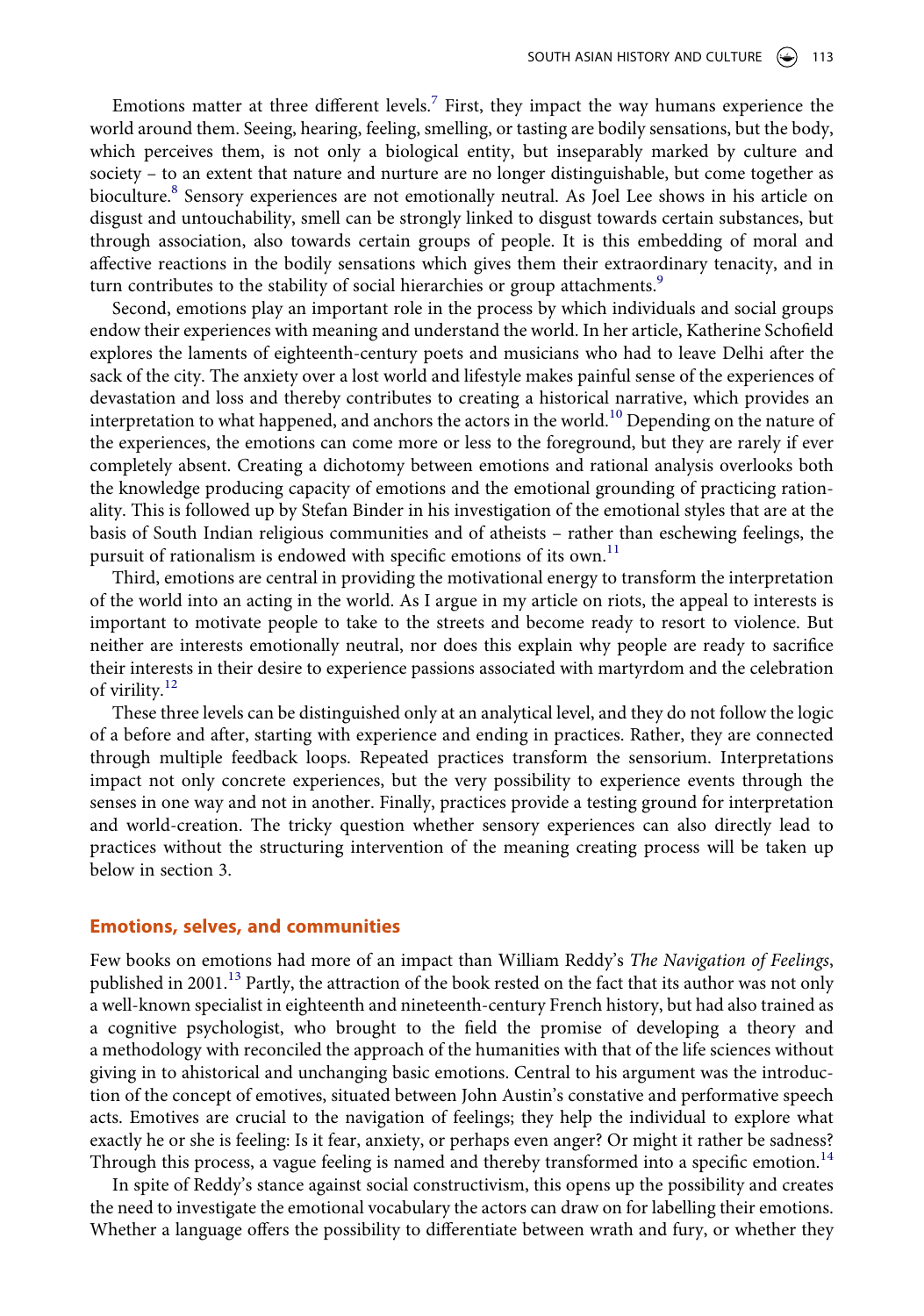come together as one broad category of anger; whether affections guided by the will are deemed similar or not to passions originating in the body and overwhelming an individual; whether we recognize shame by blushing and love by the increase in heartbeat; or whether we also pay attention to emotions that do not manifest themselves in such obvious bodily transformations, is central according to Reddy's model. Only through language can emotions be recognized, labelled, and thus experienced.<sup>[15](#page-13-13)</sup>

Early on, the medieval historian Barbara Rosenwein has criticized Reddy for his logocentrism, which does not sit well with the way emotions were experienced in other temporal and cultural contexts. Reddy conceded that emotives need not always be verbal in nature, but could also encompass gestures or acts, as long as these were performed with the intention of finding out and clarifying the nature of the emotion experienced.<sup>[16](#page-13-14)</sup>

The problem for South Asia (but not only) is that this presupposes a certain conception of emotions as situated inside the subject and perceptible only through introspection, $17$  and also a socially grounded, if not institutionalized, habit of such an introspection and an interest in it. This assumption makes sense for Europe in the post-Reformation era, where confession and its secularization in diary writing established a close link between emotions and salvation and thus the need to precisely identify the emotion experienced.<sup>18</sup> These assumptions and practices do not seem to be universal. In the rather rare cases of pre-modern autobiographies and diaries that have survived for India, emotions are by no means absent, as Shivangini Tandon shows in her reading of the life story of the seventeenth-century merchant Banarsidas. The author of the *Ardhakathanaka* provides us with detailed information about his religious feelings as well as his emotions towards his friends.<sup>[19](#page-13-17)</sup> But while the emotions are important, their precise labelling is not. This might be different in the religious traditions, but we lack detailed studies that would allow a strong argument. As a hypothesis, we might reflect whether the fact that within some Islamic traditions, the role of the Sufi *shaikh* might work in a comparable way when he helps a disciple to identify his emotions, in order to detect sinful tendencies and to rid himself of them. These activities could find an institutional backing in the conversations between the master and his disciples, recorded in the *malfuzat*, but also in the exchange of letters through which disciples seek guidance.<sup>20</sup> But even for the few who had access to such personalized instruction, the identification of emotions was not necessarily tied to a space of interiority or of constant self-reflection. The *shaikh*'s labelling capacity was linked to his saintly power, which allowed him non-mediated knowledge of what others felt. It was thus neither dependent on the disciple's report of the emotions he experienced, nor available to the latter without the intervention of the master. Given the close ties between the conception of the *shaikh* and his *murid* and the *guru* and his *chela*, comparable conceptions can probably be found in other Indian religious traditions as well. *Rasa* theory, in turn, offers a very fine-tuned taxonomy of emotions, which might seem similar at the first sight, and places an emphasis on distinguishing between them. While some of this knowledge would be available beyond a selected group of *rasika*s, an elite who had undergone the required training to recognize these emotions, it was rarely employed for recognizing emotions in everyday life, but rather on stage and in an aestheticized environment.<sup>[21](#page-13-19)</sup>

This has a number of implications for the way we study emotions. Reddy taps into a perception of emotions which has become commonsensical far beyond the European middle classes, an interpretation of emotions that places them not only inside the self, but makes introspection the only way to arrive at the 'real' emotions – even the performative aspect of the emotive is still something which happens in this well-guarded space of interiority. It is only once an emotion is fully formed through its labelling that the individual can decide whether to reveal it to the outside world or not. It is this assumption of a secret life of the emotions that makes their decoding through lie detectors, through micro-facial expressions, or through the MRI such intriguing possibilities. But as the short excursion into practices of introspection has pointed out, this is not the only way to conceive of the self, and interiority is not the first place to look for emotions for everyone. Already in the 1970s, McKim Marriot has argued for a notion of the dividual, as opposed to the Western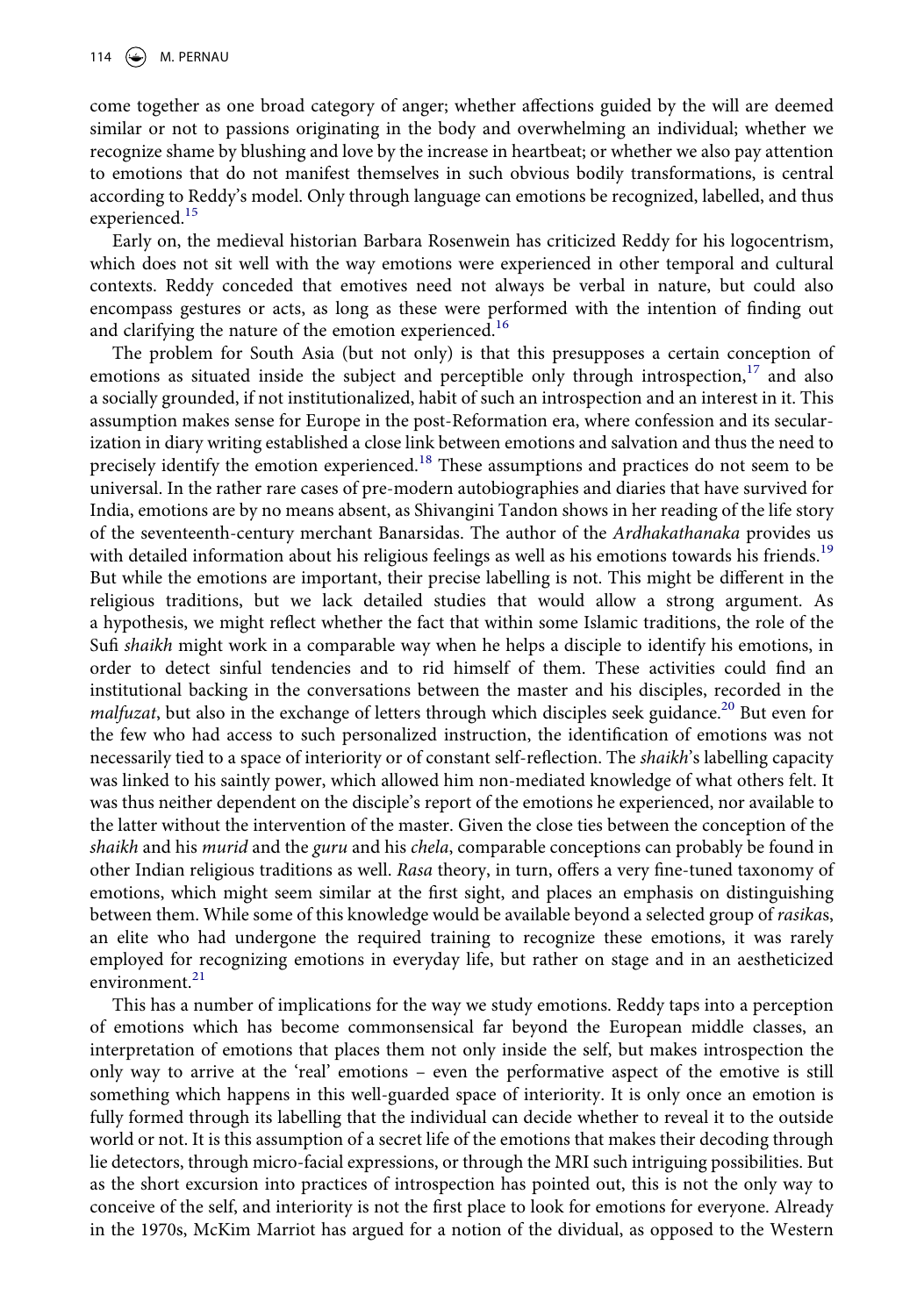individual, in order to capture the way Indian actors conceptualized the self not as a bounded entity, but drawing on relationality.<sup>[22](#page-13-20)</sup> Charles Taylor took this up as a distinction between a porous and a buffered self, $^{23}$  depending on the quality and the importance of the boundaries between a self and its surrounding. Unlike in the buffered self, with its assumptions of individual autonomy, in which emotions constitute the inner core, the porous self is in constant communication with its surroundings, with other people, but also with objects. Emotions are not (only) inside, but in-between. This makes the sharp distinction between emotions and their expression obsolete: There is no 'real' emotion hiding behind its expression. The navigation of feeling, the explorative character of emotions, can be kept as a useful approach, but this navigation does not take place in solitude, but in a relation.

As the work of South Asian scholars shows, we need not follow Charles Taylor in his teleological approach: There is no straight line from a pre-modern porous self to the modern buffered self. Instead of using the distinction as yet another indicator for placing societies on a certain stage of development or for pointing to an incomplete modernization, it can, on the contrary, serve to dismantle the claim of a certain form of selfhood – self-contained, autonomous, and with a strong sense of interiority – as universally valid. Far from being pre-modern and oriental, this concept of the self can be linked to reflections on atmosphere in the phenomenological tradition,<sup>[24](#page-13-22)</sup> and can also be brought into a fruitful dialogue with affect studies (with whom it shares the emphasis on the openness of the self and the body, but not the downplaying of representations).<sup>25</sup> However, my argument is not that we need to replace Reddy's navigation of feelings through emotives by some other universal way of conceiving emotions. Rather, the concept of the self is crucial for determining where the actors direct their attention when they want to adjust their emotions. This decides whether it is more important to consolidate the self and to become a consistent personality, a character that transcends different situations, or to be in tune with the surroundings, even if this implies feeling and being different according to the requirements of an institutional or a social setting. Ideally, therefore, we need to expand our methodology to include not only the investigation of the vocabulary available to the actors in order to perceive, navigate, and ultimately feel their emotions, but also of their sense of personhood and of the practices socially and institutionally available for exploring the self and its emotions.

This sense of the self and the location of the emotions also has important repercussions for the way in which communities can be conceived. Barbara Rosenwein introduced the idea of emotional communities in response to Peter and Carol Stearns' claim that societies as a whole have certain standards for emotions. This emotionology impacts, but does not determine, the way individuals adjust their feelings and express them, verbally or through actions.<sup>26</sup> Rosenwein pointed out that societies were much less homogeneous than this model led us to suppose, and that at any given time, a society could encompass multiple different smaller communities, which valued and practiced similar emotions. Though the communities were constituted by social and economic factors and not by emotions (which made it possible to continue using the established social and economic history paradigms for change), emotions provided the affective glue to hold them together.<sup>27</sup> Benno Gammerl has drawn our attention to the fact that emotions may also have performative power: They are not only shared by pre-existing communities, but shared emotional styles also generate bonds and create communities.<sup>[28](#page-13-26)</sup> In his article on courtly emotions in early medieval India, Daud Ali goes a step further and investigates how emotions are at the core of court politics. It is the cluster of feelings linking men together in various forms of friendship and patronage that is constitutive for political relations, taking up and further developing his earlier argument that it is through the love for courtesans that noblemen and rulers learn the intricacies of social interactions, aimed at creating emotional dependencies without becoming dependent. Emotions thus are no longer an add-on to communities or even a medium for creating them, but the very medium through which communities exist[.29](#page-13-27)

Here the different concepts of the self are important. If consistency of character is valued, an individual may interact with different and overlapping communities, but will only share their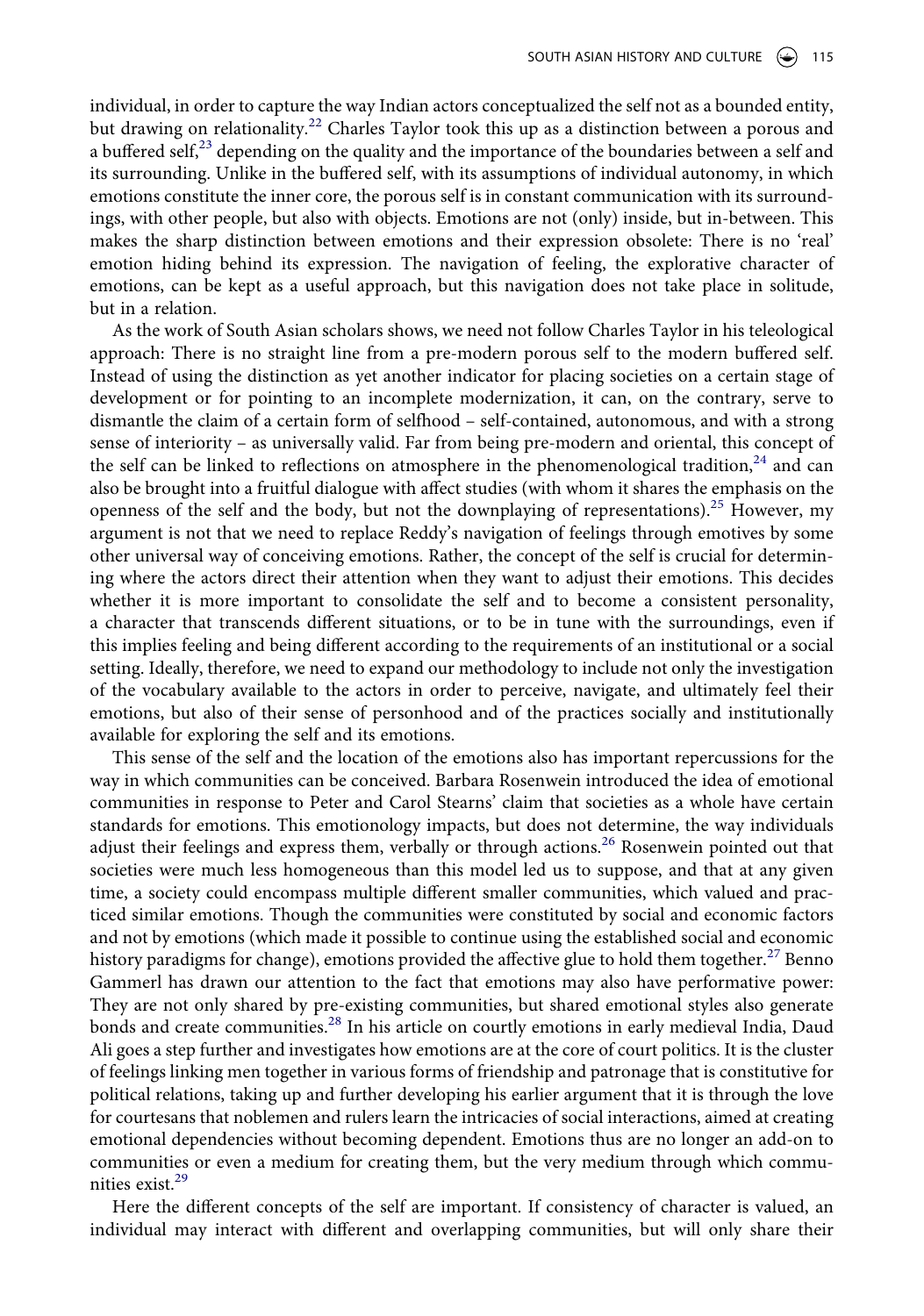116  $\left(\bigstar\right)$  M. PERNAU

emotional values and practices to the extent that differences do not lead to contradiction. But multiplicity comes in multiple ways. If emotions float between people rather than being cultivated within each person's interiority, and if adjustment happens situationally, contradictions between communities becomes much less of a problem. A person can be pious in the mosque and mock the *shaikh* in the poetic assembly – in fact, the institutions and genre conventions require that person to follow different emotional rules. Someone who subscribes to the rules of the mosque at the *mushaira* and draws offence from the fun poked at the *shaikh* can no longer be part of this community, as the *ghazal* lives from the transcendence of what is perceived as conventional piety. Reformers can fight against wasteful customs during daytime and cry tears of blood over the disappearance of a lifestyle at night.<sup>30</sup> People taking part in a variety of volunteer organizations can sincerely believe in non-violence and a feeling of brotherhood across religions in a meeting of Gandhians, while passionately engaging in a violent fight for the supremacy of their own religious community, without perceiving this to be the contradiction the present-day social scientist (but also some of their contemporaries) might judge it to be. As the reference to violence already implies, the adjustment of feelings to situational social groups does not necessarily lead to happy multiplicity and plurality if the communities themselves are in conflict. In turn, the awareness of multiple and contradictory forms of contradictions and the need to look at their emic conceptualizations should also not lead us to essentialize an 'Indian' (or 'Islamic' or 'Hindu') self and its relation to emotional communities.

#### **The micro and the macro**

The post-enlightenment European image of the autonomous self, together with the impact of psychology and neurosciences on the conception of emotions tend to suggest it is the individuals and their interaction with their immediate surroundings that are the appropriate units of observation for emotion studies. It is only there, so it seems, that we can hope to trace feelings in their complexity, their fluctuations from one moment to the other and from one interactive moment to the next. Micro-history, micro-sociology, and the detailed investigation of micro-case studies, one might think, are the obvious approaches to the study of emotions.

This holds true even once we set aside the interiority of emotions and focus on expressions no longer as an afterthought to the real thing, but as an inextricable part of the emotion itself. Individuals are embedded in communities, as the previous section has shown, and these communities do not stand in isolation, but are in turn interwoven by larger structures and movements. However, it is only by reducing the scales that we are able to follow the variations implied in a movement between communities, on a daily basis or within the course of a lifetime, and avoid a facile derivation of emotional expressions and practices from socio-economic contexts or even from emotion rules and regimes. Instead, the close reading of a corpus of texts, the strategy followed by Heidi Pauwels in her exploration of *bhakti* poetry<sup>[31](#page-13-29)</sup> and by Kedar Kulkarni in his analysis of *lavani* songs,<sup>[32](#page-13-30)</sup> can show how different 'emotional tones and flavors<sup>[33](#page-13-31)</sup> are both an expression of emotions and also a creation of a vocabulary that makes emotional experiences possible. Some of the articles in this collection focus on single case studies: On a single merchant and his friends in Shivangini Tandon's article, $34$  or on a musician and a poet in the analysis by Katherine Schofield,  $35$ and all of them draw on examples at the micro-level. This is what gives the rich texture to the volume.

But what is it that these micro-engagements show, especially in the field of emotion studies? Two aspects need to be addressed. The first aspect is the question how we can use the micro to reach conclusions which have pertinence beyond the single case study; the second aspect points in the opposite direction, and asks whether we are even able to tell a micro-story without bringing in a larger social and political context. The alternative, to use case studies to defend and even celebrate the fragments, the fragmentary character of history and society, while refusing to consider the study of an individual or a small group only meaningful in relation to something bigger, is an important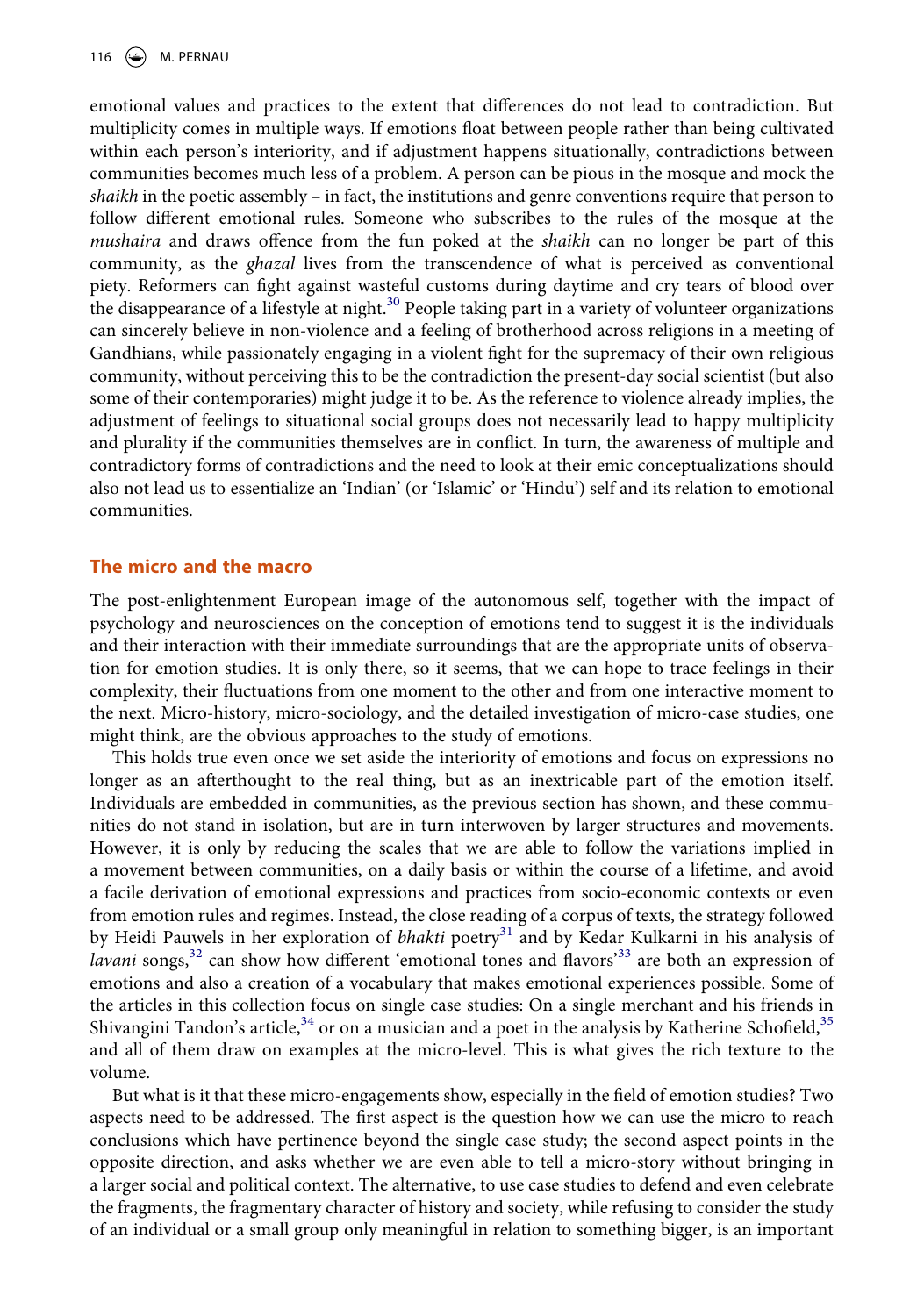political statement.<sup>[36](#page-13-34)</sup> But academically it might lead to an impasse: If tracing heterogeneity is a value in itself and the main argument of research, the investigations become repetitive in their results and almost exchangeable.

Assuming, then, that we want to link the micro to some form of the macro, I would suggest three different options. All three come with their own assumptions about what an emotion is and how it arises. The first option is to treat the case study as representative of a larger set of cases. This is relatively unproblematic if we start from the assumption that emotions are universal and that beneath the cultural variations, we can detect a common human core. In this instance, a few case studies are enough to prove the argument, as every human being can be substituted for every other, and what is found out for one holds true for all. Unlike in some branches of the life sciences, these assumptions are rarely held by historians and anthropologists of emotions. But even if a case is not exemplary for humanity as a whole, it might still stand in for an emotional style prevalent in a feeling community, whether as large as Bengal in the nineteenth and twentieth centuries,  $37$  or as small as the attendants of female gatherings during Muharram in the present.<sup>[38](#page-13-36)</sup> As long as the emotional community is based on an anteceding social or political group, the investigation of a few, judiciously chosen cases goes a long way.<sup>[39](#page-14-0)</sup> It becomes much more difficult when the case studies are not only meant to establish how existing and stable communities felt, but are also required to help trace the shifting boundaries of these communities and their interactions and overlaps with over communities: Representativeness is only possible for fairly homogeneous groups, and the larger the groups are, the more diversity will exist.

But, and this leads to the second option, the aim of micro-studies of the emotions of a limited set of people is not always to find out what people at large felt at a given point in history. As argued in the beginning, the history of emotions is not only interesting for its own sake, but also because it provides us with a different approach to political, social, and cultural history. This links up with micro-histories as they were discussed in the 1980s and 1990s, associated with names like Carlo Ginzburg in Italy, Emmanuel Le Roy Ladurie and Jacques Revel in France, and Hans Medick and David Sabean in Germany and the United States, to name just a few of the leading figures, and developed further by the Subaltern Studies collective in India.<sup>40</sup> Here, the emphasis was not on the representativeness of the case studies – often it was studies of people at the margins that attracted the attention – but on the light that they could shed on larger processes, be it the social organization of the rural population for Ginzburg and Le Roy Ladurie; proto-industrialization, demographic changes, and the constitution of classes for Medick and Sabean; or nationalism and colonial modernity for the Subalterns. The micro here is conceived as embedded in larger structures. These structures set a frame for what is happening at the everyday, but they are also reinterpreted and subverted from below.<sup>41</sup> For the history of emotions this means that it is not only the typical and representative which is worth investigating, but also the counterexample to what has been assumed as a rule. Shivangini Tandon argues that it is the very fact that Banarsidas was an atypical merchant, who provoked adverse reactions in his family, that throws light on the emotions prevalent among Jain merchants of the seventeenth century.<sup>42</sup>

The third option is to avoid the dichotomy between micro and macro altogether and to focus on their relations instead.<sup>43</sup> The macro is not the sum of many micros, nor the micro a small fraction of the macro, as suggested by the approach based on representativeness. Neither is the micro-level only the result of macro-structures, tempered at best by resistance and the subalterns' reinterpretations of the world they are thrown into, nor is the macro-level nothing but an accumulation of acts and practices at the micro-level. Instead of essentializing both categories, endowing them with strict borders, and then being faced with the problem of how to overcome a gap we have ourselves created,<sup>44</sup> the investigation here focuses on how the micro and the macro constantly co-produce each other (and the many levels in between). This calls for playing with the scales throughout the analysis: What Jacques Revel has famously called the *Jeux d'échelles*. [45](#page-14-6)

This approach responds to a number of problems that have been worrying scholars of emotions for quite some time. First, irrespective of whether subjects perceive their emotions as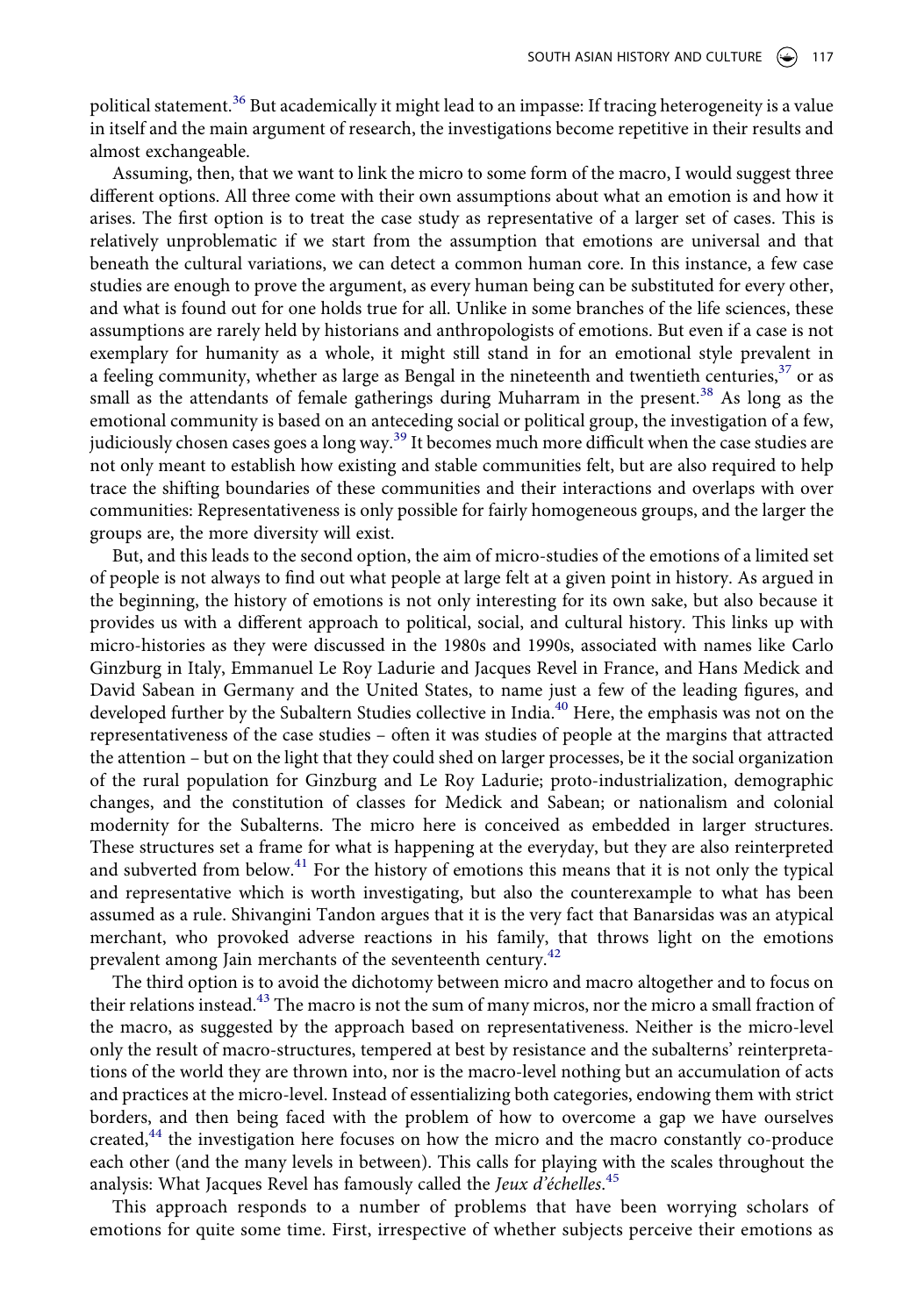floating between people or as safely stowed away in an interior space (see above, section 1), the very historicity of even biosocial emotions points to their acquired character, their plasticity, and hence to learning processes. This in turn links the individuals and small groups to larger structures and institutions. The emotional language and the concepts available for their selfinterpretation and their meaningful acting in the world are not developed in an ad hoc fashion by the individuals themselves. They are social and as such bear traces of the macro-level, which have to be brought out in the interpretation, without however reducing the actual feelings into a mere result of the larger structures: Language and concepts shape, but they do not determine what can be said or done. In turn, they are transformed by the practices to which they are put.[46](#page-14-7)

Second, this approach figures in power systematically and at all levels. If emotions are situated between people, linking them, but also drawing them apart, they are a constitutive part of the relations between the micro and the macro. Daud Ali shows the importance of homosocial emotions for political relations in a courtly society.<sup>[47](#page-14-8)</sup> Joel Lee argues for the important role of disgust, based on the emotional interpretation of a sensory experience. Disgust is central for the stability of the caste system, and notably of untouchability, and this holds true even for people who in a different context are committed to its abolition.<sup>[48](#page-14-9)</sup> Ammara Maqsood takes up the same inquiry into the relation between emotions and hierarchical structures, and shows the work romantic love – an emotion based on the feelings of two individuals for each other, but nevertheless embedded in the context of the family and the search for social approbation – performs in the constitution of a middle class in present day Pakistan.<sup>49</sup> Taken together, the articles teach us how relational emotions develop in a field marked by hierarchies of caste and patriarchy, but also how they are central to the perpetuation of these hierarchies. At the same time, the articles of Katherine Schofield and Heidi Pauwels can be read as an emphasis that the power of the overarching structures – the sphere of the court, the political, or the colonial – is rarely total. They are met by practices coming from different roots, which provide a reinterpretation of these structures or simply carve out spaces in which they can be ignored for a certain time.<sup>[50](#page-14-11)</sup>

Third, this approach shows the way emotion studies can bring together larger geographic frames with more interesting questions than a comparison between two or more units imagined as selfcontained. Processes of globalization that most scholars experience in their own lives have directed their attention to moving actors in the present and in the past. Studies of the emotions of migrants and of those who do not leave their familiar space, but experience its de-familiarization either because of the arrival of migrants or because of members of their family leaving, have been at the focus of a number of studies in recent years.<sup>[51](#page-14-12)</sup> A second field of studies has developed around emotions and encounters, starting from the question how communication of feelings becomes possible if we forgo the assumption of basic emotions and focus on people who meet without sharing a common socialization into standards of expression and into ways of endowing an encounter with meaning.<sup>[52](#page-14-13)</sup> The third field aims at tracing the development of emotional communities and emotional styles at a transnational level. The turn away from the civilizational optimism and its faith in progress at the turn of the nineteenth century is a case in point. This could be traced through a number of micro-studies – from the emotions of transcendentalists in the United States to vegetarians in London, from the interest in Tolstoy's experiments in lifestyle to Gandhi's first settlements in South Africa and his elaborations on non-violence and a moral regime based on the training of the body, from feminism to theosophy. Leela Gandhi and Joy Dixon have shown how these movements not only influenced and drew on each other, but how the actors actually met and read each other, and how much they were aware of forming part of a larger movement of cultural critique experimenting with new emotions and new relations between people.<sup>53</sup> Still underdeveloped, but worth enquiring into both in a historical perspective as well as for the present, is the study of the global as an object towards which emotions are directed. Here again, the case studies would need to be local, but the explanatory potential lies in linking up these micro-studies with global structures.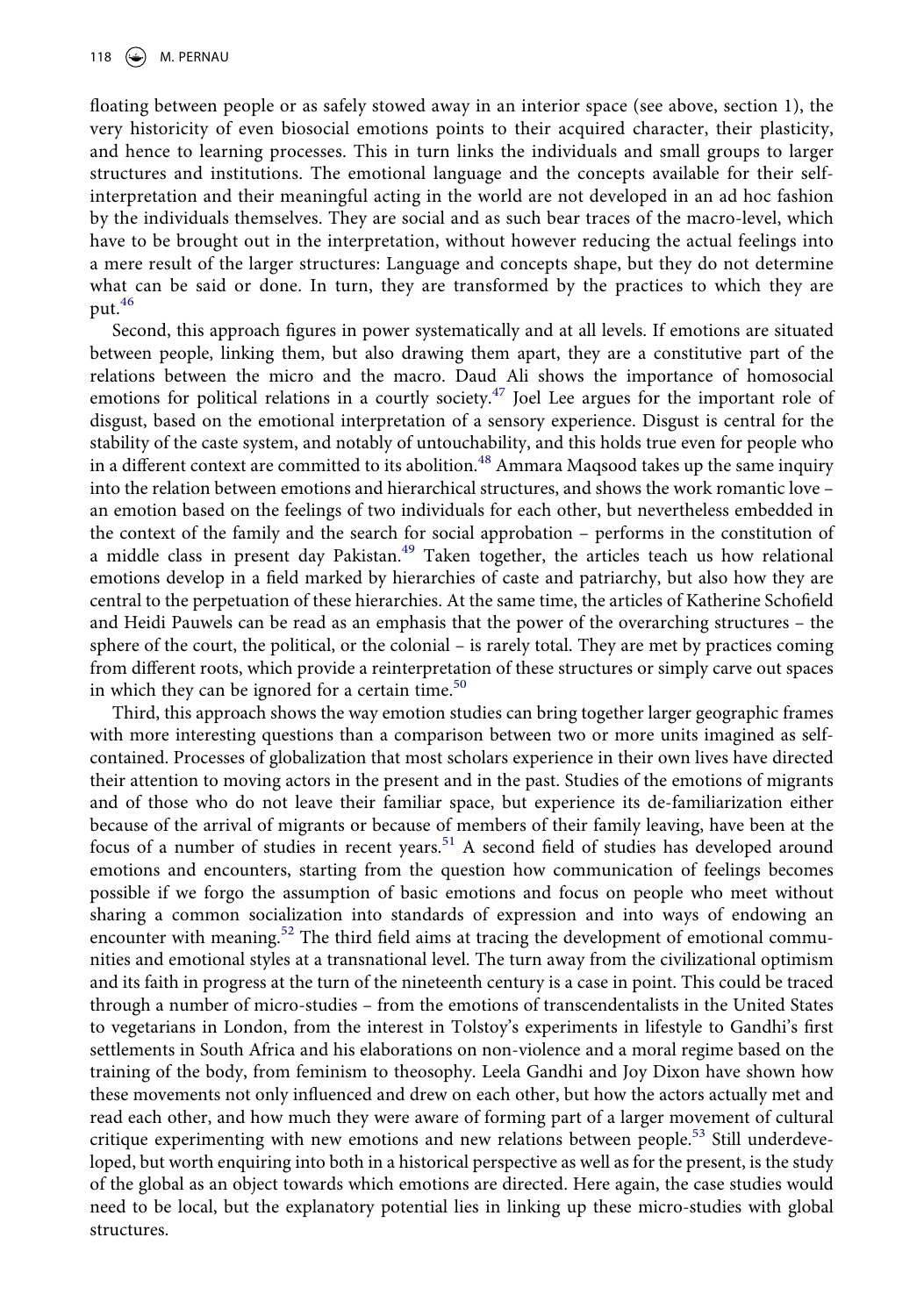## **Beyond meaning? The un-learned and the un-sayable**

This is not the place for a full engagement with affect theories.<sup>[54](#page-14-15)</sup> However, some of the questions raised by the debate on affects versus emotions need to be addressed to avoid misunderstandings about what this volume aims at and what it does not.

Affect theories strive to avoid an emphasis on language and meaning and to foreground the bodily and hardwired aspects of affective reactions. Therefore, a good number from among a field that has become very heterogeneous by now have developed an interest in the dialogue with life sciences. On the one hand, this can translate into an emphasis on the micro-facial expressions that are central to the concept of Basic Emotions propagated by Paul Ekman, which has generated a tremendous influence outside of academia. On the other hand, this favours micro-temporalities, arguing that the reaction time between a bodily sensation and the corresponding affect is extremely short – we're talking of fragments of a second here. Only after that, almost as an afterthought, does appraisal, and with it the possibility of a culturally formed reaction, come in. Even for microhistorians and anthropologists devoted to very detailed case studies, this usually is too microscopic a lens. The observations with which we work only rarely allow us to perceive micro-facial expressions and never to trace micro-temporalities, even if we were to deem these insights important for our research. However, if these first-reaction affects are anyhow to be overwritten and corrected by appraisal, we can assume that it is these longer-term reactions which generate the kind of effects and explanations that we find most relevant.

Not all affect scholars are interested in short term changes, but all of them foreground the importance of the body. As already elaborated above, this does not necessarily distinguish them from students of emotions, many of whom have also developed a strong interest in the body. A strict distinction between affect and emotion might well reintroduce the division between nature and nurture we have been struggling to overcome; a division between affects, as only biological, and emotions, as only cultural. Even if our sources do not always allow us to trace the minute details of bodily reactions, there seems to be a consensus among the authors in this volume to take the body into consideration and to view it as a biocultural unity: The body and the brain show traces of what they have experienced and how they have been used; in turn, we can only perceive culture if it is materialized in bodies and in objects which can be apprehended by the senses, both those of the actors and our own, when looking at or listening to our sources.

More interesting and more challenging is the claim of affect scholars that affects are nonrepresentational. Instead of considering feelings a form of thinking, or at least trying to bridge the gap between emotionality and rationality by investigating how emotions, too, can create knowledge and how processes of rational deduction can have a foundation in strong feelings, affects are viewed here as the other of thoughts: They are neither triggered off by arguments or appraisals, nor is it possible to reduce them ex post to a representation.<sup>55</sup> The arguments for the non-representational character of affects are diverse and need to be taken seriously, if we want to avoid an unnecessary flattening of our research.<sup>56</sup>

The first set of arguments points to the fact that affective reactions can (but need not) be intentional and conscious. This seems to take up the older psycho-history, but unlike it, does not try to unravel the unconscious through psychological analysis in the Freudian or some other model deemed valid across time and space.<sup>57</sup> However, the unconscious and unintentional need not be theorized as a category completely apart from conscious and rational behaviour, nor is it of necessity non-representational and non-cultural. The emphasis on the learning of emotions shows many different strategies through which emotions can be habitualized, to an extent that they feel natural and spontaneous. While advice books and moral teachings address the will of the subject, often to the exclusion of any other factor, the children's stories that Eve Tignol analyzes in her article, work much more subtly, leaving a space where children can feel their way into an emotion, vicariously experience its consequences, and draw their own conclusions.<sup>[58](#page-14-19)</sup> The argument that emotions are practices that are turned over time into a habit, has been one of the most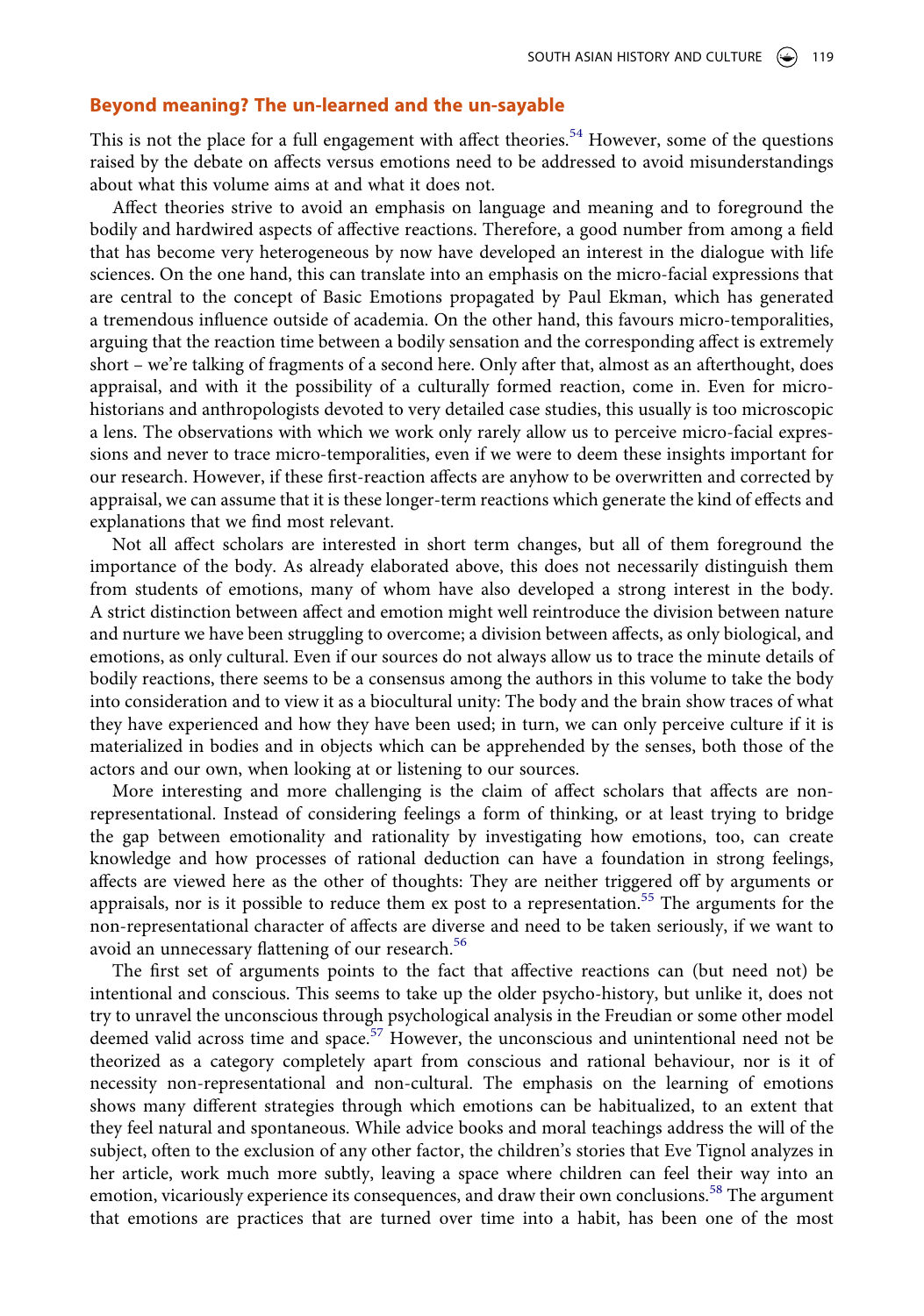influential in the last couple of years,<sup>[59](#page-14-20)</sup> but it already dates back to the advice al-Ghazali (1058– $-$ 1111) or Nasir ud-Din Tusi (1201–1274) gave readers seeking good counsel for education and selfeducation.

In a wonderful study about schooling practices in present day Maharashtra, Véronique Bénéï follows in detail how this creation of emotional habits is systematically planned. Aiming to educate children to feel strong passions towards the Indian nation and the Hindu community, the emphasis is on a form of moral teaching that draws on existing emotions towards the family and especially towards the mother, in order to transpose them onto a new object. But of equal weight is bodily training, which allows an embodiment and a habitualization of emotional reactions through group performance (saluting the flag, recitation of pledges, singing of nationalist songs, marching in step $).^{60}$  $).^{60}$  $).^{60}$ 

Historical reflections on education in South Asia, and especially on the education of emotions, went further in their acknowledgement of unconscious and unintentional emotions. As Heidi Pauwels shows in her article, mimesis was an important way of learning devotional emotions, not as an intellectual pursuit, but as a way of tuning into an atmosphere and of feeling one's way into the desired emotions by performing and listening to vernacular songs and reliving the memories they evoked.[61](#page-14-22) Similarly, reflections on education in the tradition of *akhlaq* writings on ethics and morality always emphasized the need to carefully monitor the company children kept and, at a later stage, to pay close attention to the friends one kept.<sup>62</sup> This was not only a matter of having good role models to imitate. Virtuous emotions were infectious, and so were vices. They floated between people, and while the will was involved in deciding in which company to move, the emotions themselves were caught like a cold.

The second way of talking about non-representational affects is more radical, in that it tries to do away with the category of cultural meaning altogether. Above we have discussed the importance of language for emotives, but also for the interpretation of experiences and for situating the emotional self in the world. This can be extended to genres and rhetorical conventions, as Max Stille has shown for sermons in the setting of the *waz mahfil* and Kedar Kulkarni for the erotic poems of *lavani* and the way their meaning changed in different contexts of performance.<sup>63</sup> Imke Rajamani and I have attempted to take this approach beyond language and into multimodality and multimediality, arguing that the creation of meaning is not necessarily bound to words and texts or oral performances, but can also take place through genres linked to the sense of hearing, seeing, feeling, or even tasting.<sup>64</sup> But we still retained a central position for meaning - practices might transform the body and the senses and thus impact experiences, but there was no direct way leading from experiences, from what the body and the senses felt, onto practices, without the attempt to endow the world with meaning.

The body, the brain, and the senses are certainly biological realities, but they cannot be reduced to this. People interpret their experiences and endow them with meaning. This can be more or less successful and the meanings can be more or less stable or apt to change with new experiences. The interpretation of previous experiences and the way this leads to specific ways of using the body are bound to leave their traces – the senses are already marked by their previous uses, even if in a particular situation the meaning making process is not obvious.<sup>65</sup> The successful creation of an emotional habitus implies that reactions at a specific point in time do not need to be based on a conscious decision, but can take place quasi-automatically.<sup>[66](#page-14-27)</sup> This does not mean, however, that the habitus is situated before or beyond meaning and representation: It is its very success that makes it appear 'natural' and emanating directly from the body.

The third and most radical way of arguing for the non-representational is to denude affects from any content and to reduce them to pure intensity.<sup>67</sup> This is an important point, and there are a number of occasions, from the dance floor to the football match to ecstatic religious practices, during which the feeling aroused either cannot be named, or the naming becomes unimportant compared to the viscerality of the affect, to the way it engulfs the actor and makes the boundaries of the self dilute in a commonly shared overwhelming experience. However, we need to distinguish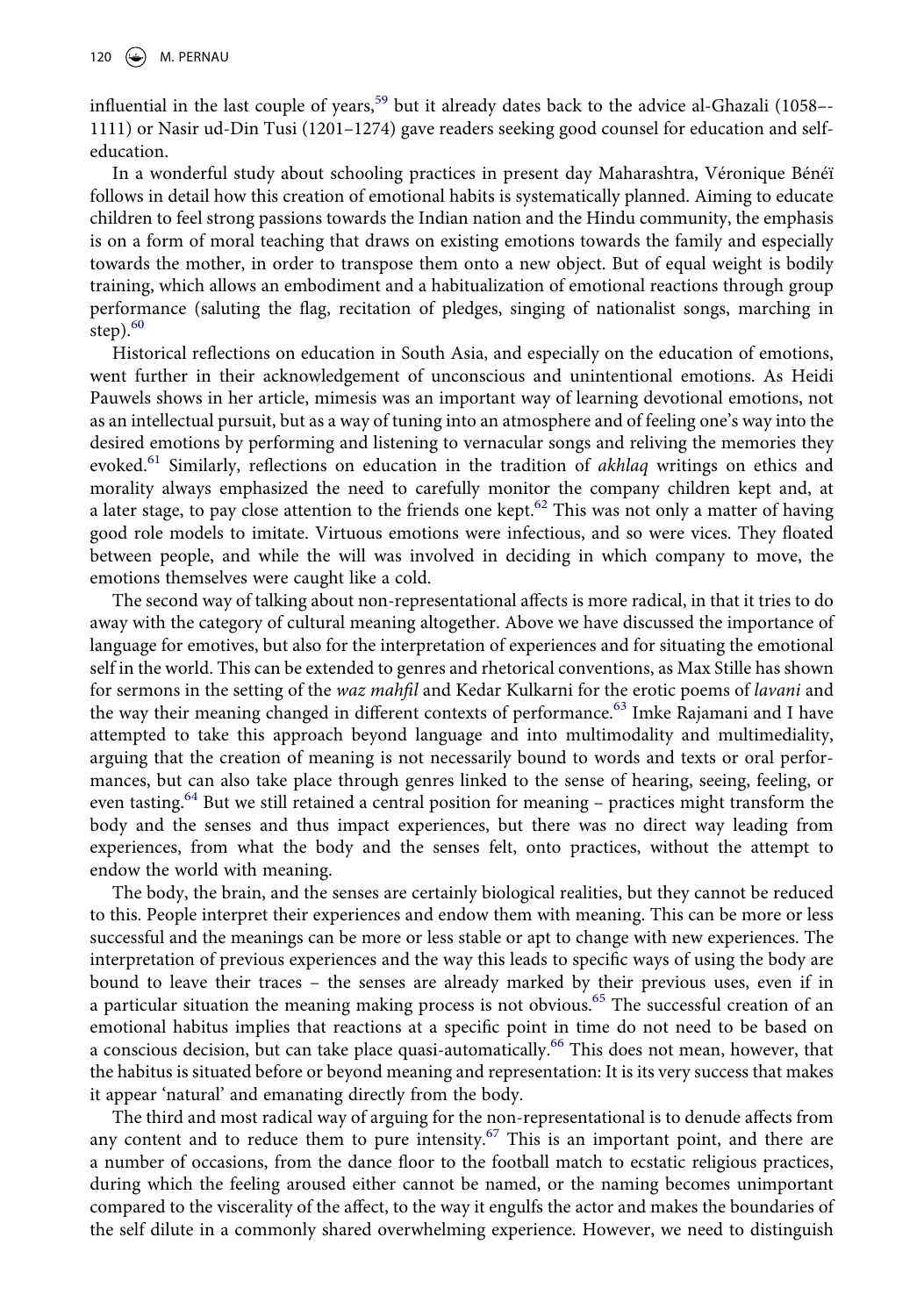between intensity as an analytical category (which can either be linked to meaning or not) and the emphasis on intensity by historical or contemporary actors. In the latter case, as I show in my article on riots and the desire for passions, intensity and even the claim to be overwhelmed to the extent that words fail and the body takes over, is part of a specific historical situation. Excess is valued and can even be read as a moral category to be learned, cultivated, and practiced.<sup>68</sup> The emphasis on the non-representational and the space beyond meaning is an important contribution, but perhaps one which itself needs to be historicized.

#### **Conclusion**

Taking into account the historicity of emotions can lead us to discover differences – between cultures, between social groups, between times. Historicity in this context refers not only to the writing of emotion history, but to the awareness that emotions are produced in time, whether past or the present. The interdisciplinary scope of the articles in this collection allows us to approach emotions from different angles and bring together a large variety of sources. If we take the intertwining between the macro and micro levels and the need to play with the scales we are using in our work seriously, we can also look for developments, which are larger than the groups and emotional communities often forming the core of our research. The concepts of civility and civilization became central for the imagination and the creation of a world order in the eighteenth and nineteenth centuries. The way people in a specific society managed their emotions – their own and those of the men and women around them – lay at the centre of their classification as either savage, barbaric, or more or less civilized. Through colonialism, these assumptions gained traction in many parts of the world, not always because the colonized found them intellectually convincing, but because the degree of civilization ascribed to them mattered at many different levels, from their country's position in international law to their possibility of participating in political decisions through associations and assemblies. Nevertheless, the accommodation of the colonial interpretation of the civilizing mission cannot be reduced to a top-down process, but involved multiple strands of translation, adaptation, and reinterpretation at a societal, but also at the most private level. For instance, in the way couples strove for a more companionate marriage, because this was the civilized thing to do, or young men built up their muscles, in order to train their bodies to overcome the timidity and cowardice ascribed to them as members of a not-yet civilized race.<sup>[69](#page-14-30)</sup>

While civility cannot be reduced to the controlling of emotions, it did imply the control of emotional excess, attributed to societies that have not yet overcome their child-like stage. This changed at a global scale at the end of the nineteenth century – not everywhere, and not for every social group, but for enough of them to warrant our attention. Some strands of the critique of civilization focused on its inherent violence and advocated a return to simpler forms of living – these were the authors on which Gandhi drew for his own critique in *Hind Swaraj*. [70](#page-14-31) The other strand, drawing its inspiration from Herbert Spencer's social Darwinism, also criticized the goals of the civilizing and self-civilizing mission, but out of anxiety that the emphasis on subduing and controlling emotions would lead to a sapping of the vital forces of a community and to its decay and decadence. In the anticipated struggle for survival, it would only be the hot-blooded, virile, and passionate nations that would be able to carve out a future for themselves and their descendants. The desire for *josh*, for fervour and enthusiasm, which marked the discourse in North India since the turn of the century, and which became the emotional ideal for at least two generations of young men since the First World War, was certainly not the only emotional style prevalent in politics between the two wars, but its influence stretched far beyond the volunteer organizations which formed its core and also marked the Gandhian movement: Being and being seen as a *satyagrahi*  generated a lot of *josh* as well, and this might have been one of its attractions.<sup>[71](#page-14-32)</sup>

The horrors of the War and of Partition discredited strong and indomitable passions for a while, in Europe no less than in India. This seems to have changed since some time. Since the 1960s, different movements and emotional styles criticized what they perceived as the repression of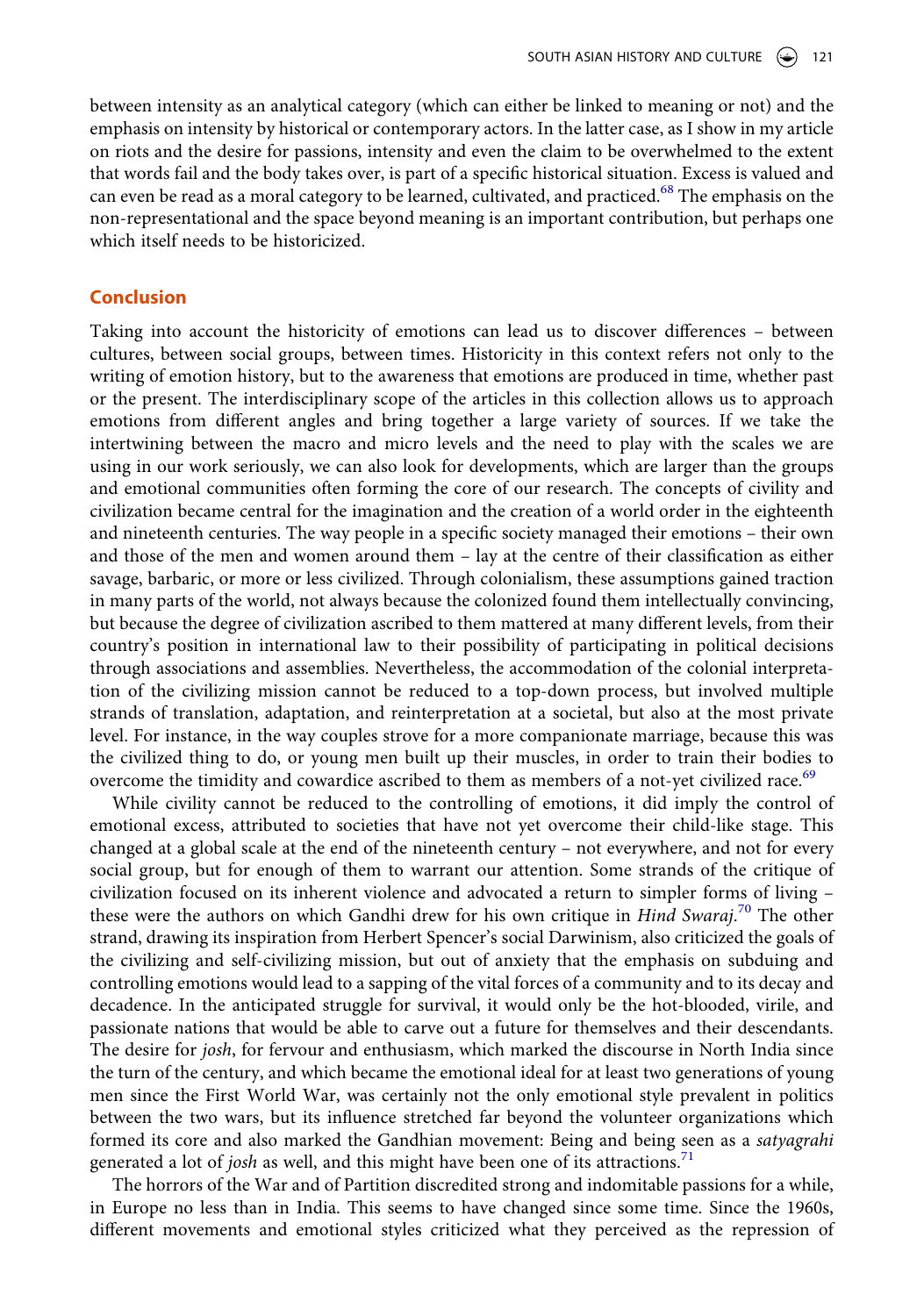feelings, which destroyed the creative force of individuals. While these movements were based on a critique of capitalism, the same decades saw an increasing commercialization of feelings. Emotions are now promised in advertisements, and if they are not themselves for sale, the props required for strong emotional experiences – from candlelight dinners and the paraphernalia of an unforgettable wedding to travels to exotic places – are. Emotions and consumption have become strongly linked, at least for the new middle classes emerging worldwide since the 1990s.<sup>[72](#page-14-33)</sup>

If emotions sell, it is because there is a powerful desire to experience strong feelings. People are seeking out occasions that will provide this experience. We have research showing this for cinema and for music, the same could also be shown for sport events.<sup>73</sup> It would be a hypothesis worth following up in more detail whether some form of mass politics might work in a similar way. Books and articles about populism and, especially for South Asia, about hurt sentiments fill entire libraries.<sup>74</sup> While most of them acknowledge that these phenomena are somehow linked to emotions, only a few place emotion studies at the centre of their attention.<sup>75</sup> What would be the result if we were to see emotions not as a side effect of these political styles, as an affect that gets triggered, overwhelms the actors with the power of an Ur-force from deep within their guts or primaeval regions of their brains, and obliterates any form of cultural formation, but on the contrary, as the moving force behind these developments? If it was the possibility to experience overwhelming emotions that would draw people to a rally, as it draws them to a concert or a cricket match? If moral emotions, too, can be sought out and consumed?

This would allow us to start our analysis with a craving for intense emotions, strong enough to override other interests – not as a transhistorical force, but as something which is linked to certain times and spaces, and subdued or absent in others.<sup>[76](#page-14-37)</sup> Their strength does not imply that these emotions are beyond meaning. On the contrary, it is their ability to generate meaning for the actors – a world endowed with sense and a role for them to perform in this world – that makes them so attractive. At the same time, performing these emotions also lays a claim to virtue and vitality, for the individual as much as for the community. The valuation of intensity itself is widely shared across spaces and political parties, even if what triggers the passions may be radically different.

Hardly any introduction to the history of emotions starts without pointing out the increasing interest in emotions we are currently witnessing. As emotion historians, anthropologists and political scientists, and scholars of literature or music, we have long known that this is behind the interest in our work (and the willingness to fund our research projects and the entire centres that host them). What we have less explored is that the importance we give to emotions, and all the more so to intensity and visceral feelings and affects, might be part of the same development which is also changing social and political communication: Not only from 'I think' to 'I feel,' but also to claiming importance for one's passions and considering them an inalienable part of one's selfhood and sense of identity, and thus making the compromise at the heart of democratic institutions ever more hard to achieve.<sup>77</sup> Could it be that the desire for something beyond linguistic representation, visceral passions hailing directly from the body, something deeper and more meaningful than the cultural contestations we are trained to analyse, is part of the same *longue durée* development in the emotional styles we research?

#### **Notes**

<span id="page-12-0"></span>1. As examples, see Trawick, *Notes on Love*; Lynch, *Divine Passions*; Desjarlais, *Body and Emotions*; Derné, *Culture in Action*; Tambiah, *Levelling Crowds*; Werbner and Basu, *Embodying Charisma*; Prentiss, *The Embodiment of Bhakti*; Pauwels, *Mobilizing Krishna's World*; Bard, *Desolate Victory*; Pinault, *Horses of Karbala*; Raychaudhuri, *Perceptions, Emotions, Sensibilities*; Ahearn, *Invitation to Love*; Ray, *Exploring Emotional History*; Ray, *The Felt Community*; Bilimoria and Wenta, *Emotions in Indian Thought-Systems*; and Pollock, *A Rasa Reader*. Although they did not conceive of their work as emotion studies, both Lelyveld, *Aligarh's First Generation*, and Pandey, *The Construction of Communalism*, also consider in detail the impact of emotions on the changes they are describing.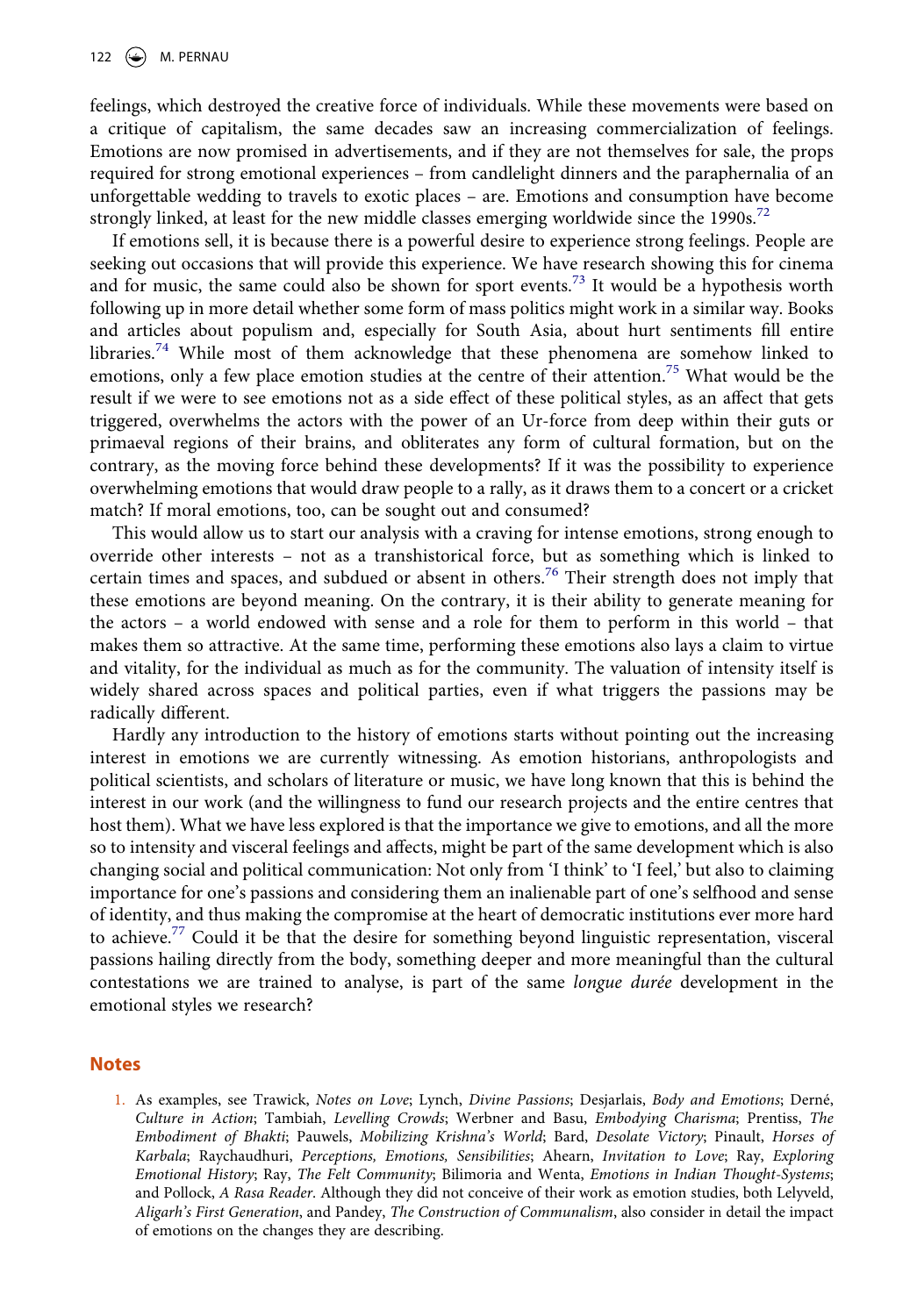- <span id="page-13-0"></span>2. The recent years have seen the publication of a number of collective volumes and special issues: Orsini, *Love in South Asia*; Blom and Jaoul, "Outrages Communities"; Khan, *Space and Emotions*; Pernau, "Emotion Concepts"; Chatterjee, Krishnan, and Robb, *Feeling Modern*; Pernau, *Feeling Communities*; Ali and Flatt, *Friendship in Pre-Modern South Asia*; Rajamani, Pernau, and Schofield, *Monsoon Feelings*; and Blom and Lama-Reval, *Emotions, Mobilizations*. These collections also provide a guide to the rapidly increasing market for monographs and single articles on emotions and affects across the disciplines.
- <span id="page-13-1"></span>3. For many others, see Lutz, *Unnatural Emotions*; see also Lutz and Abu-Lughod, *Language and the Politics*. For the universalist side of the debate, see Reddy, "Against Constructionism."
- <span id="page-13-2"></span>4. Abu-Lughod, *Veiled Sentiments*.
- <span id="page-13-3"></span>5. Matt and Stearns, *Doing Emotions History*, 5; and Broomhall, *Early Modern Emotions*.
- <span id="page-13-4"></span>6. An important exception to this trend: Plamper, *Introduction to the History of Emotions*.
- <span id="page-13-5"></span>7. The following draws on and further develops an article Imke Rajamani and I have co-authored. Pernau and Rajamani, "Emotional Translations."
- <span id="page-13-6"></span>8. For a lucid elaboration on the biocultural, see Boddice, *The History of Emotions*. For an accessible introduction to recent studies on plasticity in neuroscience and to the way experiences transform the brain, see Barrett, *How Emotions are Made*.
- <span id="page-13-7"></span>9. See below, Lee, "Disgust and Untouchability." See also Rao, *The Caste* Question; and Rawat, *Reconsidering Untouchability.*
- <span id="page-13-8"></span>10. See below, Schofield, "Emotions in Indian Music History"; see also Tignol, "Nostalgia and the City"; Siddique, "Remembering the Revolt," chapter 1, "Remembering Through Lament," 34–80.
- <span id="page-13-9"></span>11. See below, Binder, "Feeling Religious – Feeling Secular?"; see also Binder, "Total Atheism."
- <span id="page-13-10"></span>12. See below, Pernau, "Riots, Masculinity."
- <span id="page-13-11"></span>13. Reddy, *The Navigation of Feelings*.
- <span id="page-13-12"></span>14. Ibid., 104–105.
- <span id="page-13-13"></span>15. For the history of South Asian concepts of love, see Francesca Orsini, 'Introduction,' in *Love in South Asia*, 1–43; and Oesterheld, 'Changing Landscapes of Love'; for the concept of compassion, see Stille, 'Conceptualizing Compassion in Communication'; for the development of a concept of emotion (*jazbat*), Pernau, *Emotions and Modernity*, chapter 2. For investigations into the British, French, and German vocabulary, see Frevert, *Emotional Lexicons*.
- <span id="page-13-14"></span>16. Plamper, "The History of Emotions"; and Stille, "Emotion Studies."
- <span id="page-13-15"></span>17. Scheer, "Topographies of Emotion."
- <span id="page-13-16"></span>18. Hahn and Kapp, *Selbstthematisierung und Selbstzeugnis*.
- <span id="page-13-17"></span>19. See below, Tandon, "Friendship and the Social Life of Merchants."
- <span id="page-13-18"></span>20. For a detailed reading of the large corpus of sources related to Ashraf Ali Thanavi, and notably the way emotions are created through and recorded in his sermons, his *malfuzat*, and his collections of letters, see Mian, "Surviving Modernity," with further literature. A huge thank you to Ali Mian, who most generously shared his knowledge of Sufi practices and literature and helped me think through these questions in a long Skype conversation.
- <span id="page-13-19"></span>21. Pollock, *Rasa Reader*.
- <span id="page-13-20"></span>22. Marriot, "Hindu Transactions." This concept was further developed in Daniel, *Fluid Signs*. See also Fuchs and Rüpke, "Religious Individualisation."
- <span id="page-13-21"></span>23. Taylor, *A Secular Age*.
- <span id="page-13-22"></span>24. Schmitz, *Atmosphären*; and Böhme, *Atmosphäre*. For a good introduction into the topic and its literature, see Runkel, "Collective Atmospheres."
- <span id="page-13-23"></span>25. Brennan, *The Transmission of Affect*; and Gregg and Seigworth, *The Affect Theory Reader*; for a critical perspective, see Leys, *The Ascent of Affect*.
- <span id="page-13-24"></span>26. Stearns and Stearns, "Emotionology."
- <span id="page-13-25"></span>27. Rosenwein, *Emotional Communities*; Rosenwein, *Generations of Feelings*; and Rosenwein, "Theories of Change."
- <span id="page-13-26"></span>28. Gammerl, "Emotional Styles." See also Pernau, "Feeling Communities: Introduction."
- <span id="page-13-27"></span>29. See below, Ali, "Toward a History"; see also Ali, "Anxieties of Attachment."
- <span id="page-13-28"></span>30. Pernau, "Nostalgia."
- <span id="page-13-29"></span>31. See below Pauwels, "Cultivating Emotion."
- <span id="page-13-30"></span>32. See below Kulkarni, "Performing Intimacy."
- <span id="page-13-31"></span>33. Pauwels, "Cultivating Emotion."
- <span id="page-13-32"></span>34. See note 19 above.
- <span id="page-13-33"></span>35. Schofield, "Emotions in Indian Music History."
- <span id="page-13-34"></span>36. Chatterjee, *The Nation and Its Fragments*; Pandey, "In Defenseof the Fragment"; and Pandey, *Routine Violence*.
- <span id="page-13-35"></span>37. Raychaudhuri, *Perception, Emotions, Sensibilities*.
- <span id="page-13-36"></span>38. Bard, *Desolate Victory*.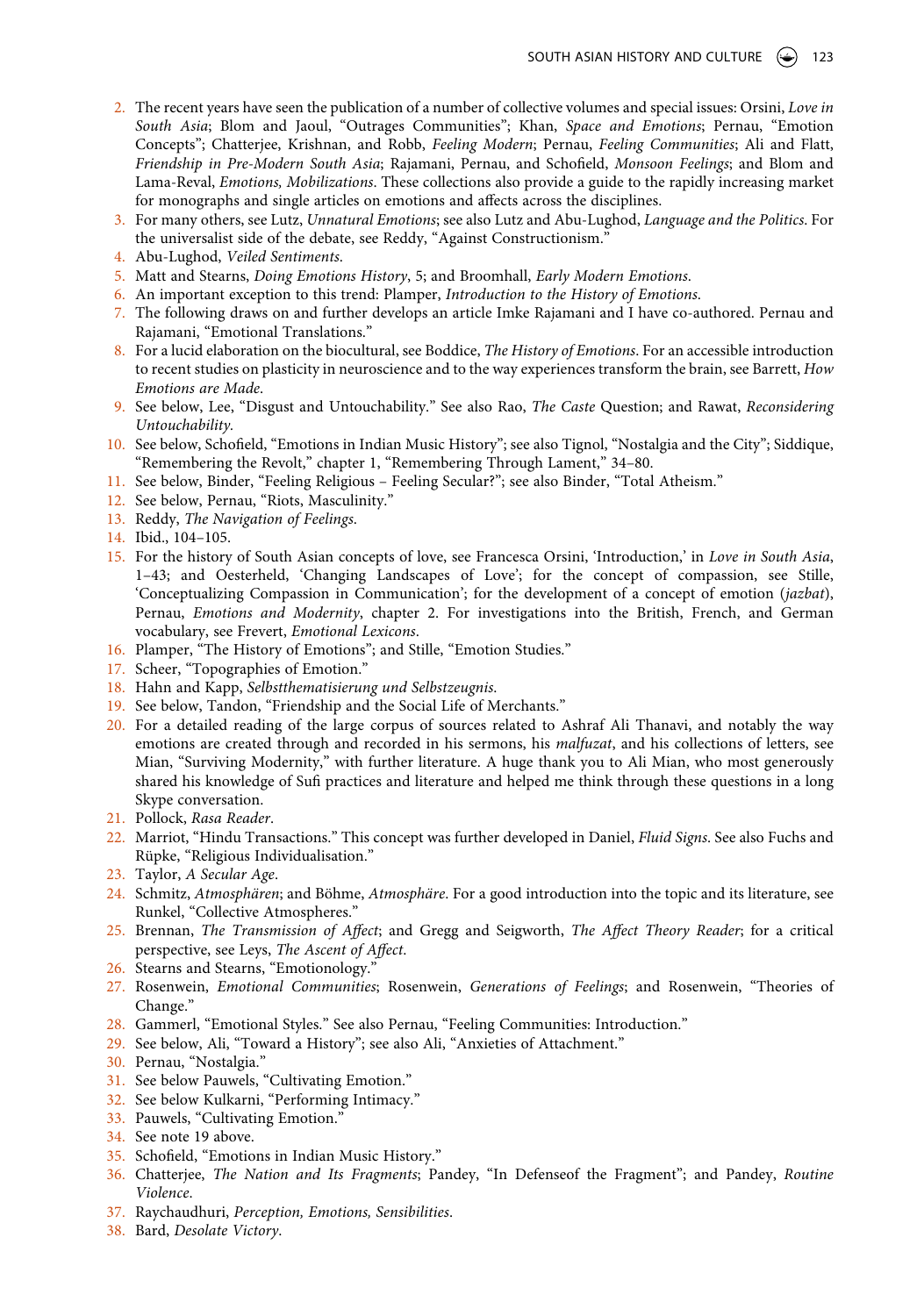- <span id="page-14-38"></span><span id="page-14-37"></span><span id="page-14-36"></span><span id="page-14-35"></span><span id="page-14-34"></span><span id="page-14-33"></span><span id="page-14-32"></span><span id="page-14-31"></span><span id="page-14-30"></span><span id="page-14-29"></span><span id="page-14-28"></span><span id="page-14-27"></span><span id="page-14-26"></span><span id="page-14-25"></span><span id="page-14-24"></span><span id="page-14-23"></span><span id="page-14-22"></span><span id="page-14-21"></span><span id="page-14-20"></span><span id="page-14-19"></span><span id="page-14-18"></span><span id="page-14-17"></span><span id="page-14-16"></span><span id="page-14-15"></span><span id="page-14-14"></span><span id="page-14-13"></span><span id="page-14-12"></span><span id="page-14-11"></span><span id="page-14-10"></span><span id="page-14-9"></span><span id="page-14-8"></span><span id="page-14-7"></span><span id="page-14-6"></span><span id="page-14-5"></span><span id="page-14-4"></span><span id="page-14-3"></span><span id="page-14-2"></span><span id="page-14-1"></span><span id="page-14-0"></span>124  $\left(\bigodot\right)$  M. PERNAU
	- 39. Barbara Rosenwein has argued for this approach and shown its potential in her own work, see *Generation of Feelings*; and earlier, *Emotional Communities*.
	- 40. For a good introduction into the history of micro-history, see Magnússon and Szijártó, *What is Microhistory?*  For many other studies from the Subaltern Studies collective, see Guha, "Chandra's Death"; Sarkar, "The Kalki-Avatar of Bikrampur"; also a micro-history of sorts: Amin, *Event, Metaphor, Memory*.
	- 41. Guha, "Small Voice of History."
	- 42. See note 19 above.
	- 43. Thought-provoking for this approach, Epple, "Lokalität und die Dimensionen des Globalen."
	- 44. This is the problem at the core of the concept of emotionology, which strictly divides feeling rules from experiences and practices and thus cuts off the possibility of using one to explain the other. Stearns and Stearns, *Emotionology*.
	- 45. Revel, *Jeux d'échelles*.
	- 46. See the works on concepts of emotions quoted in footnote 15.
	- 47. Ali, "Toward a History."
	- 48. Lee, "Disgust and Untouchability."
	- 49. Maqsood, "Love in Liminality."
	- 50. Schofield, "Emotions in Indian Music History"; and Pauwels, "Cultivating Emotion."
	- 51. Wise, "Sensuous Multiculturalism"; Velayutham and Wise, "Moral Economies"; Conference "Representation of Migration and Emotions of Exclusion," Center for the History of Emotions, Max Planck Institute for Human Development, Berlin, 20–21 March 2019, organized by Sonia Cancian, Deepra Dandekar, and Soňa Mikulová.
	- 52. Gammerl, Nielsen, and Pernau, *Encounters with Emotions*; and "Introduction," in ibid., 1–37, with further references to recent literature.
	- 53. Gandhi, *Affective Communities*; and Dixon, *Divine Feminine*.
	- 54. For a presentation of the most influential strands of affect theory, see Gregg and Seigworth, *The Affect Theory Reader*. An introduction into the different strands of affect studies and their intellectual foundations can be found in Thrift, "Intensities of Feeling." For a balanced critique, see Plamper, *Introduction to the History of Emotions*; Leys, "The Turn to Affect"; and Leys, *The Ascent of Affect*.
	- 55. Mazzarella, "Affect."
	- 56. For an affect studies approach in this volume, see Gandhi, "Shock and Shove."
	- 57. For many others, see deMause, *The New Psychohistory*; Gay, *The Bourgeois Experience*; and with an affinity towards Freudian psychohistory, Ray, *Exploring Emotional History*.
	- 58. See below Tignol, "The Language of Shame." See also Ute Frevert, *Learning How to Feel*, especially Eitler, Olsen, and Jensen, "Introduction."
	- 59. Scheer, "Are Emotions a Kind of Practice."
	- 60. Bénéï, *Schooling Passions*.
	- 61. Pauwels, "Cultivating Emotion."
	- 62. Kia, "Indian Friends, Iranian Selves."; and Pernau, "From Morality to Psychology."
	- 63. Stille, "Public Piety and Islamic Preaching"; see also Stille, "Between the Numinous and the Melodramatic" and Kulkarni, "Performing Intimacy."
	- 64. Pernau and Rajamani, "Emotional Translations."
	- 65. Ibid., with further references. See also Kasmani, *Audible Spectres*.
	- 66. Scheer, "Are Emotions a Kind of Practice."
	- 67. Brennan, *The Transmission of Affect.*
	- 68. Pernau, "Riots, Masculinity."
	- 69. In greater detail and with case studies for a number of countries and languages: Pernau, *Civilizing Emotions*.
	- 70. Sharma and Suhrud, *Gandhi's Hind Swaraj*.
	- 71. For a more elaborate discussion on the relation between modernity as discipline and modernity also involving a cultivation of excess, see Pernau, *Emotions and Modernity*.
	- 72. Illouz, *Consuming the Romantic Utopia*; Illouz, *Emotions as Commodities*.
	- 73. For cinema, see Rajamani, *Angry Young Men*, with further references; for music, see the thought provoking works of Tia DeNora, *Music in Everyday Life*, and *Making Sense of Reality*.
	- 74. As an introduction to the literature on Indian populism, see Jaffrelot and Tillin, "Populism in India"; Gudavarthy, *India after Modi*. For the policy of hurt, see Ramdev, Nambiar, and Bhattacharya, *Sentiment, Politics, Censorship*; an excellent summary of the history of hurt sentiments is offered by Ahmed, "Specters of Macaulay." See also Rollier, Frøystad, and Ruud, *Outrage*.
	- 75. For an analysis of populism and the rise of vigilantism through the medium of popular films and the emotions they shape, see Rajamani, *Angry Young Men*.
	- 76. This argument needs to be distinguished from the approach of Adorno and Habermas, as if there are times in which emotions are authentic and others in which they lose their authenticity due to their link to consumption culture.
	- 77. A big thank you to Philipp Nielsen for many discussions that brought this relation to my attention.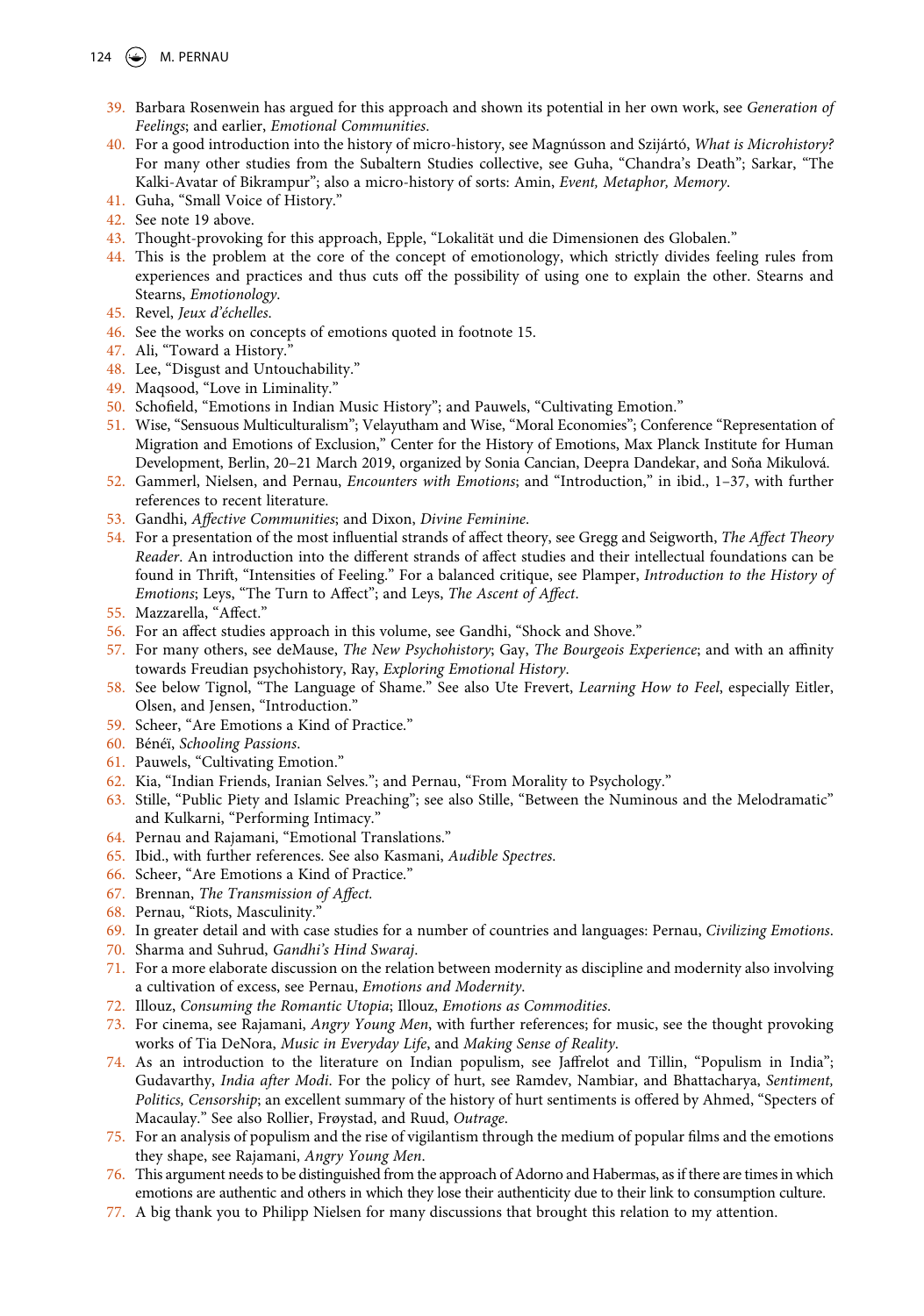#### **Disclosure statement**

No potential conflict of interest was reported by the author.

### **Bibliography**

Abu-Lughod, L. *Veiled Sentiments*. Berkeley: University of California Press, 1986.

- Ahearn, L. M. *Invitation to Love: Literacy, Love Letters and Social Change in Nepal*. Ann Arbor: University of Michigan Press, 2001.
- Ahmed, A. A. "Specters of Macaulay: Blasphemy, the Indian Penal Code and Pakistan's Postcolonial Predicament." In *Censorship in South Asia: Cultural Regulation from Sedition to Seduction*, edited by R. Kaur and W. Mazzarella, 172–205. Bloomington: Indiana University Press, 2009.
- Ali, D. "Anxieties of Attachment: The Dynamics of Courtship in Medieval India." *Modern Asian Studies* 36, no. 1 (2002): 103–139. doi:[10.1017/S0026749X02001038.](https://doi.org/10.1017/S0026749X02001038)
- Ali, D., and E. Flatt, eds. "Friendship in Pre-Modern South Asia." Special Issue, *Studies in History* 331 (2017): 1–116. Amin, S. *Event, Metaphor, Memory: Chauri Chaura 1922–1992*. Delhi: Oxford University Press, 1995.
- Bard, A. C. *Desolate Victory: Shi'i Women and the Marsiyah Texts of Lucknow*. PhD diss., Columbia University, 2002. Barrett, L. F. *How Emotions are Made: The Secret Life of the Brain*. Boston: Houghton Mifflin Harcourt, 2018.
- Bénéï, V. *Schooling Passions: Nation, History, and Language in Contemporary Western India*. Stanford: Stanford University Press, 2008.
- Bilimoria, P., and A. Wenta, eds. *Emotions in Indian Thought-Systems*. Delhi: Routledge, 2017.
- Binder, S. "Total Atheism: Making Mental Revolutions in South India." PhD diss., Utrecht University, 2017.
- Blom, A., and N. Jaoul, eds. "Outrages Communities: Comparative Perspectives on the Politicization of Emotions in South Asia." *SAMAJ* (online) 2 (2008). doi:[10.4000/samaj.234.](https://doi.org/10.4000/samaj.234)
- Blom, A., and S. T. Lama-Reval, eds. *Emotions, Mobilizations and South Asian Politics*. London: Routledge, 2019.

Boddice, R. *The History of Emotions*. Oxford: Oxford University Press, 2018.

- Böhme, G. *Atmosphäre: Essays Zur Neuen Ästhetik*. 2nd ed. Frankfurt a. M.: Suhrkamp, 2013.
- Brennan, T. *The Transmission of Affect*. Ithaca: Cornell University Press, 2004.
- Broomhall, S. *Early Modern Emotions: An Introduction*. London: Routledge, 2017.
- Chatterjee, E., S. Krishnan, and M. E. Robb, eds "Feeling Modern: The History of Emotions in Urban South Asia." Special Issue, *Journal of the Royal Asiatic Society* 27, no. 4 (2017): 539-557.
- Chatterjee, P. *The Nation and Its Fragments: Colonial and Post-colonial Histories*. Princeton: Princeton University Press, 1993.
- Daniel, V. *Fluid Signs: Being a Person the Tamil Way*. Berkeley: University of California Press, 1984.

deMause, L. *The New Psychohistory*. New York: Psychohistory Press, 1975.

- DeNora, T. *Music in Everyday Life*. Cambridge: Cambridge University Press, 2000.
- DeNora, T. *Making Sense of Reality: Culture and Perception in Everyday Life*. London: Sage, 2014.
- Derné, S. *Culture in Action: Family Life, Emotions and Male Dominance in Banares, India*. New York: State University of New York, 1995.
- Desjarlais, R. *Body and Emotions*. Philadelphia: University of Pennsylvania, 1992.
- Dixon, J. *Divine Feminine: Theosophy and Feminism in England*. Baltimore: Johns Hopkins University Press, 2001.
- Eitler, P., S. Olsen, and U. Jensen. "Introduction." In *Learning How to Feel*, edited by Frevert, et al., 1–21. Oxford: Oxford University Press, 2014.
- Epple, A. "Lokalität Und Die Dimensionen Des Globalen: Eine Frage Der Relationen." *Historische Anthropologie* 21, no. 1 (2013): 4–25. doi:[10.7788/ha.2013.21.1.4](https://doi.org/10.7788/ha.2013.21.1.4).
- Frevert, U., C. Bailey, P. Eitler, B. Gammerl, B. Hitzer, M. Pernau, M. Scheer, A. Schmidt, and N. Verheyen, eds. *Emotional Lexicons: Continuity and Change in the Vocabulary of Feeling 1700–2000*. Oxford: Oxford University Press, 2014.
- Frevert, U., P. Eitler, S. Olsen, U. Jensen, M. Pernau, D. Brückenhaus, M. Beljan, et al., eds. *Learning How to Feel: Children's Literature and Emotional Socialization, 1870–1970*. Oxford: Oxford University Press, 2014.

Fuchs, M., and J. Rüpke, eds "Religious Individualisation." Special Issue, *Religion* 45, no. 3 (2015): 323-476.

- Gammerl, B. "Emotional Styles: Concepts and Challenges." *Rethinking History: The Journal of Theory and Practice* 16, no. 2 (2012): 161–175. doi:[10.1080/13642529.2012.681189](https://doi.org/10.1080/13642529.2012.681189).
- Gammerl, B., P. Nielsen, and M. Pernau. *Encounters with Emotions: Negotiating Cultural Differences since Early Modernity*. New York: Berghahn, 2019.
- Gandhi, L. *Affective Communities: Anticolonial Thought, Fin-de-siècle Radicalism, and the Politics of Friendship*. Durham: Duke University Press, 2006.
- Gay, P. *The Bourgeois Experience: From Victoria to Freud*. New York: Oxford University Press, 1984.

Gregg, M., and G. J. Seigworth, eds. *Affect Theory Reader*. Durham & London: Duke University Press, 2010.

Gudavarthy, A. *India after Modi. Populism and the Right*. Delhi: Bloomsbury India, 2019.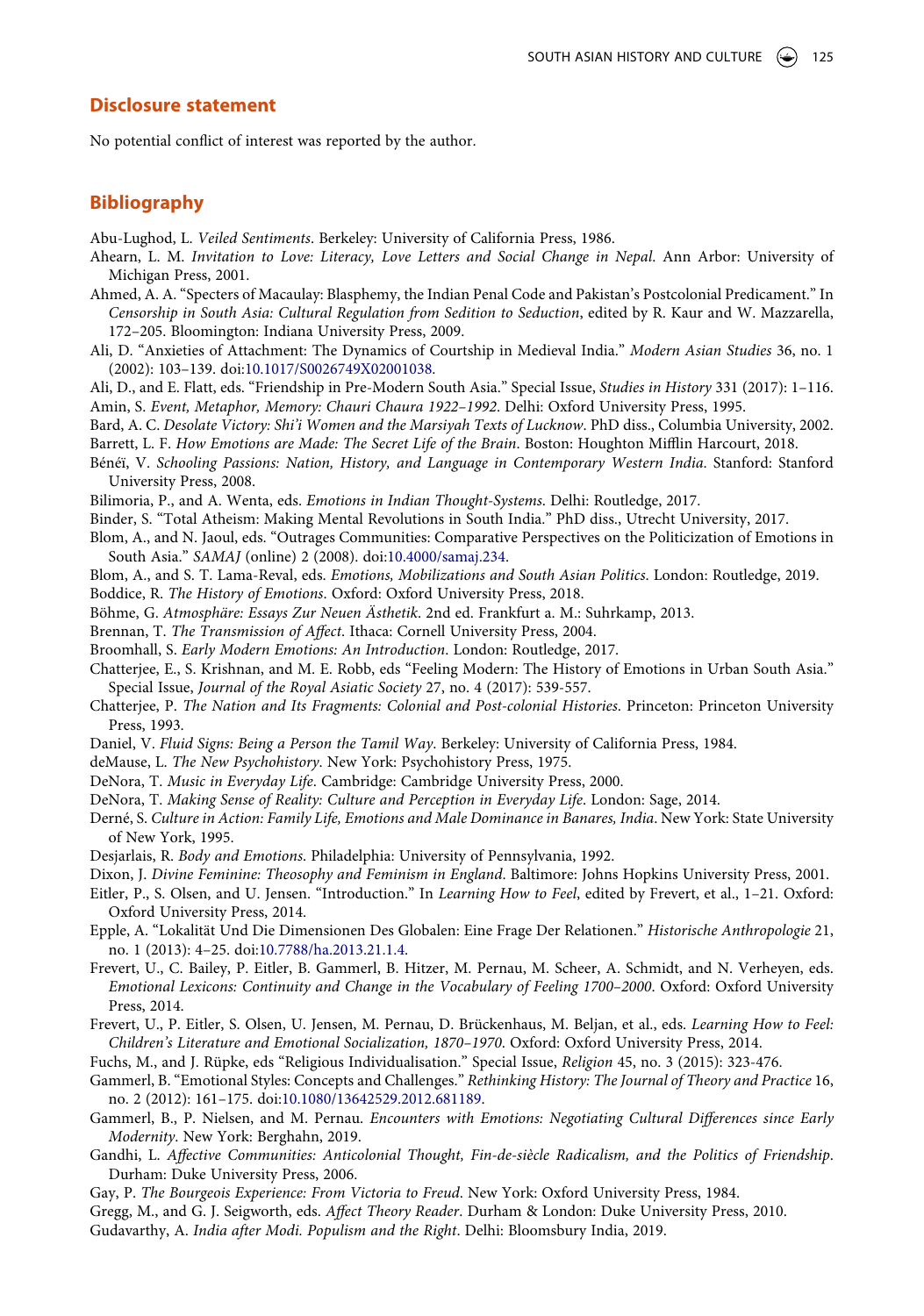- Guha, R. "Chandra's Death." In *Subaltern Studies V*, edited by R. Guha, 135–165. Delhi: Oxford University Press, 1987.
- Guha, R. "The Small Voice of History." In *Subaltern Studies IX: Community, Gender and Violence*, edited by P. Chatterjee and P. Jeganathan, 1–13. Delhi: Oxford University Press, 1996.
- Hahn, A., and V. Kapp, eds. Selbstthematisierung und Selbstzeugnis: Bekenntnis und Geständnis [Narratives and reports on the self: confession and admissions]. Frankfurt a. M.: Suhrkamp, 1987.
- Illouz, E. *Consuming the Romantic Utopia: Love and the Cultural Contradictions of Capitalism*. Berkeley: University of California Press, 1997.
- Illouz, E., ed. *Emotions as Commodities: Capitalism, Consumption and Authenticity*. London: Routledge, 2018.
- Jaffrelot, C., and L. Tillin. "Populism in India." In *The Oxford Handbook of Populism*, edited by C. R. Kaltwasser, P. A. Taggart, P. O. Espejo, and P. Ostiguy, 179–194. Oxford: Oxford University Press, 2017.
- Kasmani, O. *Audible Specters: The Sticky Shia Sonics of Sehwan*. [https://www.history-of-emotions.mpg.de/en/texte/](https://www.history-of-emotions.mpg.de/en/texte/audible-spectres-the-sticky-shia-sonics-of-sehwan) [audible-spectres-the-sticky-shia-sonics-of-sehwan](https://www.history-of-emotions.mpg.de/en/texte/audible-spectres-the-sticky-shia-sonics-of-sehwan) .
- Khan, R., ed "Space and Emotions in South Asian History." Special Issue, *Journal of the Economic and Social History of the Orient* 58, no. 5 (2015): 611-755.
- Kia, M. "Indian Friends, Iranian Selves, Persianate Modern." *Comparative Studies of South Asia, Africa and the Middle East* 36, no. 3 (2016): 398–417. doi:[10.1215/1089201x-3699019](https://doi.org/10.1215/1089201x-3699019).
- Lelyveld, D. *Aligarh's First Generation: Muslim Solidarity in British India*. Princeton: Princeton University Press, 1978.
- Leys, R. "The Turn to Affect: A Critique." *Critical Inquiry* 37, no. 3 (2011): 434–472. doi:[10.1086/659353.](https://doi.org/10.1086/659353)
- Leys, R. *The Ascent of Affect: Genealogy and Critique*. Chicago: University of Chicago Press, 2017.
- Lutz, C. *Unnatural Emotions: Everyday Sentiments on a Micronesian Atoll and Their Challenge to Western Theory*. Chicago: University of Chicago Press, 1988.
- Lutz, C., and L. Abu-Lughod, eds. *Language and the Politics of Emotion*. Cambridge: Cambridge University Press, 1990.
- Lynch, O., ed. *Divine Passions: The Social Construction of Emotions*. Berkeley: University of California Press, 1990. Magnússon, S. G., and I. M. Szijártó. *What Is Microhistory?: Theory and Practice*. London: Routledge, 2013.
- Marriot, M. "Hindu Transactions: Diversity without Dualism." In *Transaction and Meaning: Directions in the Anthropology of Exchange and Symbolic Behavior*, edited by B. Kapferer, 109–142. Philadelphia: Institute on the Study of Human Issues, 1976.
- Matt, S., and P. Stearns, eds. *Doing Emotions History*. Bloomington: University of Illinois, 2013.
- Mazzarella, W. "Affect: What Is It Good For?" In *Enchantments of Modernity: Empire, Nation, Globalization*, edited by S. Dube, 291–309. London: Routledge, 2009.
- Mian, A. "Surviving Modernity: Ashraf 'Alī Thānvī (1863–1943) and the Making of Muslim Orthodoxy in Colonial India." PhD diss., Duke University, 2015.
- Oesterheld, Christina. 2016. "Changing Landscapes of Love and Passion in the Urdu Novel." *Contributions to the History of Concepts* 11 no. 1 (2016): 58-80. doi:[10.3167/choc.2016.110104](https://doi.org/10.3167/choc.2016.110104).
- Orsini, F., ed. *Love in South Asia: A Cultural History*. Cambridge: Cambridge University Press, 2006.
- Pandey, G. *The Construction of Communalism in Colonial North India*. Delhi: Oxford University Press, 1990.
- Pandey, G. "In Defense of the Fragment: Writing about Hindu-Muslim Riots in India Today." Imperial Fantasies and Postcolonial Histories. Special Issue, *Representations* 37 (1992): 27–55. <https://www.jstor.org/stable/i347303> .
- Pandey, G. *Routine Violence: Nations, Fragments, Histories*. Stanford: Stanford University Press, 2006.
- Pauwels, H. *Mobilizing Krishna's World: The Writings of Prince Sāvant Singh of Kishangarh*. Seattle: University of Washington Press, 2017.
- Pernau, M. "Nostalgia: Tears of Blood for a Lost World." *South Asia Graduate Research Journal* 23 (2015): 74–109. <http://hdl.handle.net/2152/30227> .
- Pernau, M., ed. "Emotion Concepts in Urdu and Bengali." Special Section, *Contributions to the History of Concepts*  11, no. 1 (2016): 24–106. doi:[10.3167/choc.2016.110102.](https://doi.org/10.3167/choc.2016.110102)
- Pernau, M. "From Morality to Psychology: Emotion Concepts in Urdu, 1870–1920." *Contributions to the History of Concepts* 11 (2016): 38–57. doi:[10.3167/choc.2015.110103.](https://doi.org/10.3167/choc.2015.110103)
- Pernau, M. "Feeling Communities: Introduction." In "Feeling Communities." In *Special Issue, Indian Economic and Social History Review*. Vols. 54, no. 1, edited by M. Pernau, 1–20. 2017. doi:[10.1177/0019464616683477.](https://doi.org/10.1177/0019464616683477)
- Pernau, M. *Emotions and Modernity in Colonial India: From Balance to Fervor*. Delhi: Oxford University Press, 2019.
- Pernau, M., H. Jordheim, O. Bashkin, C. Bailey, O. Benesch, J. Ifversen, M. Kia, et al. *Civilizing Emotions: Concepts in Nineteenth Century Asia and Europe*. Oxford: Oxford University Press, 2015.
- Pernau, M., and I. Rajamani. "Emotional Translations: Conceptual History Beyond Language." *History and Theory* 55 (2016): 46–65. doi:[10.1111/hith.10787](https://doi.org/10.1111/hith.10787).
- Pinault, D. *Horses of Karbala: Muslim Devotional Life in India*. London: Palgrave, 2001.
- Plamper, J. "The History of Emotions: An Interview with William Reddy, Barbara Rosenwein, and Peter Stearns." *History and Theory* 49 (2010): 237–265. doi:[10.1111/j.1468-2303.2010.00541.x.](https://doi.org/10.1111/j.1468-2303.2010.00541.x)
- Plamper, J. *Introduction to the History of Emotions*. Oxford: Oxford University Press, 2015.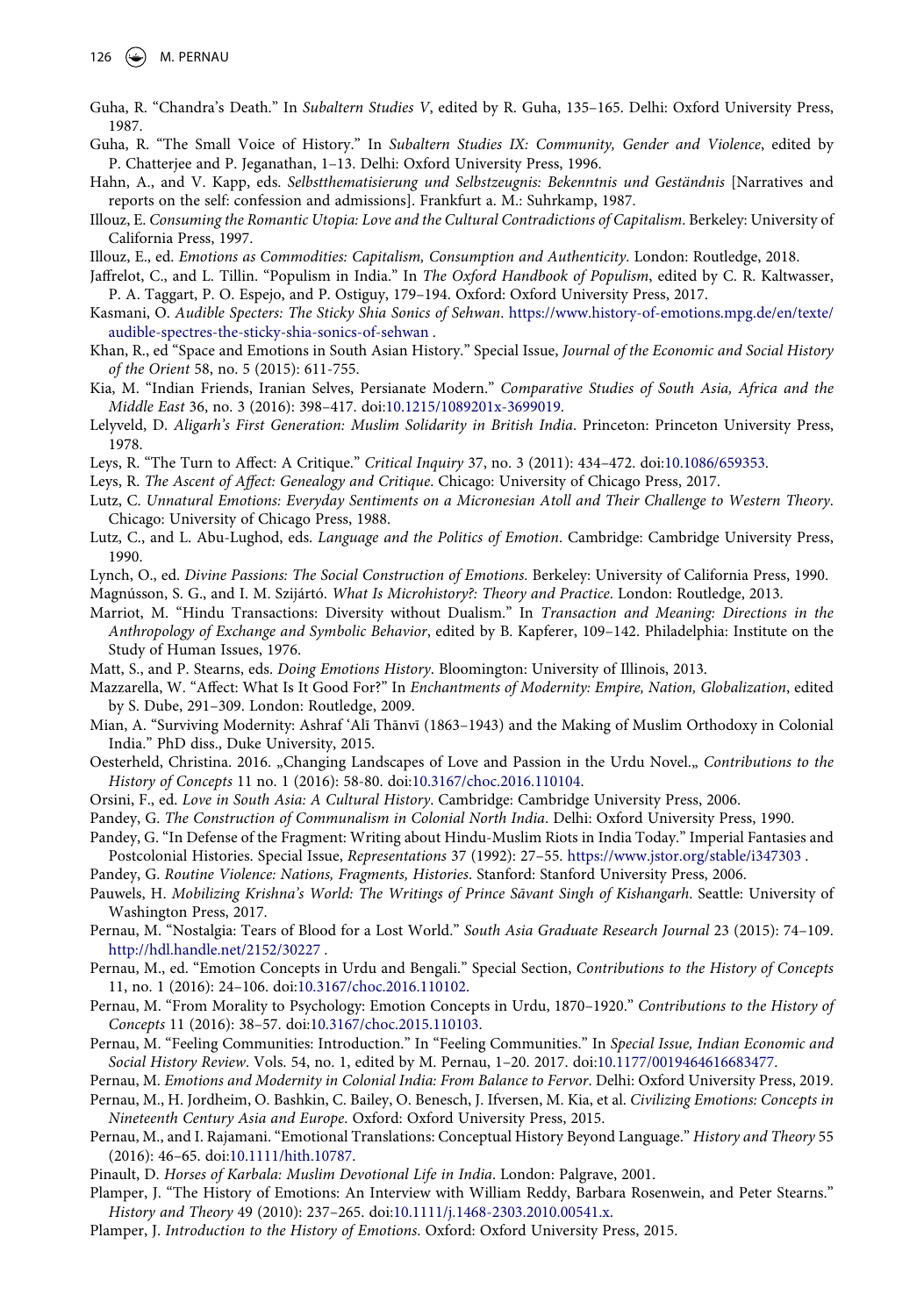Pollock, S. *A Rasa Reader: Classical Indian Aesthetics*. New York: Columbia University Press, 2018.

- Prentiss, K. P. *The Embodiment of Bhakti*. Oxford: Oxford University Press, 2000.
- Rajamani, I. "Angry Young Men: Masculinity, Citizenship and Virtuous Emotions in Indian Cinema." PhD diss., Freie Universität Berlin, 2016.
- Rajamani, I., M. Pernau, and K. B. Schofield, eds. *Monsoon Feelings: A History of Emotions in the Rain*. Delhi: Niyogi Books, 2018.
- Ramdev, R., S. D. Nambiar, and D. Bhattacharya, eds. *Sentiment, Politics, Censorship: The State of Hurt*. Delhi: Sage, 2016.
- Rao, A. *The Caste Question: Dalits and the Politics of Modern India*. Berkeley: University of California Press, 2009.
- Rawat, R. S. *Reconsidering Untouchability: Chamars and Dalit History in North India*. Bloomington: Indiana University Press, 2011.
- Ray, R. K. *Exploring Emotional History: Gender, Mentality and Literature in the Indian Awakening*. Delhi: Oxford University Press, 2001.
- Ray, R. K. *The Felt Community: Commonalty and Mentality before the Emergence of Indian Nationalism*. Delhi: Oxford University Press, 2003.
- Raychaudhuri, T. *Perceptions, Emotions, Sensibilities: Essays on India's Colonial and Post-colonial Experiences*. Delhi: Oxford University Press, 1999.
- Reddy, W. "Against Constructionism: The Historical Ethnography of Emotions." *Current Anthropology* 38, no. 3 (1997): 327–351. doi:[10.1086/204622](https://doi.org/10.1086/204622).
- Reddy, W. *The Navigation of Feelings: A Framework for the History of Emotions*. Cambridge: Cambridge University Press, 2001.
- Revel, J. *Jeux D'échelles: La Micro-analyse À L'experience*. Paris: Gallimard, 1996.
- Rollier, P., K. Frøystad, and A. E. Ruud, eds. *Outrage. The Rise of Religious Offence in Contemporary South Asia*. Berkeley: University of California Press, 2019.
- Rosenwein, B. *Emotional Communities in the Early Middle Ages*. Ithaca: Cornell University Press, 2006.
- Rosenwein, B. "Theories of Change in the History of Emotions." In *A History of Emotions, 1200–1800*, edited by J. Liliequist, 7–20. London: Pickering & Chatto, 2012.
- Rosenwein, B. *Generations of Feelings: A History of Emotions, 600–1700*. Cambridge: Cambridge University Press, 2015.
- Runkel, S. "Collective Atmospheres: Phenomenological Explorations of Protesting Crowds with Canetti, Schmitz, and Tarde." *Ambiances* (online), 2018. <http://journals.openedition.org/ambiances/1067>. doi: 10.4000/ ambiances.1067.
- Sarkar, S. "The Kalki-Avatar of Bikrampur: A Village Scandal in Early Twentieth Century Bengal." In *Subaltern Studies VI*, edited by R. Guha, 1–54. Delhi: Oxford University Press, 1989.
- Scheer, M. "Are Emotions A Kind of Practice (And Is that What Makes Them Have A History)?: A Bourdieuian Approach to Understanding Emotion." *History and Theory* 51, no. 2 (2012): 193–220. doi:[10.1111/j.1468-](https://doi.org/10.1111/j.1468-2303.2012.00621.x) [2303.2012.00621.x.](https://doi.org/10.1111/j.1468-2303.2012.00621.x)
- Scheer, M. "Topographies of Emotion." In *Emotional Lexicons*, edited by Frevert, et al., 32–61. Oxford: Oxford University Press, 2014.
- Schmitz, H. *Atmosphären*. Freiburg: Karl Alber, 2014.
- Sharma, S., and T. Suhrud, eds. *M. K. Gandhi's Hind Swaraj: A Critical Edition*. Delhi: Orient Black Swan, 2010.
- Siddique, S. "Remembering the Revolt of 1857: Contrapuntal Formations in Indian Literature and History." PhD diss., University London, 2012.
- Stearns, P. N., and C. Z. Stearns. "Emotionology: Clarifying the History of Emotions and Emotional Standards." *The American Historical Review* 90, no. 4 (1985): 813–836. doi:[10.2307/1858841.](https://doi.org/10.2307/1858841)
- Stille, M. "Between the Numinous and the Melodramatic: Poetics of Heightened Feelings in Bengali Islamic Sermons." In *Religion and Aesthetic Experience: Drama – Sermons – Literature*, edited by S. Dorpmüller, J. Scholz, and M. Stille, 125–148. Heidelberg: Heidelberg University Publishing, 2018.
- Stille, M. "Emotion Studies and Transcultural Studies." In *Engaging Transculturality: Concepts, Key Terms, Case Studies*, edited by L. Abu-Er-Rub, C. Brosius, S. Meurer, D. Panagiotopoulus, and S. Richter, 386–397. London: Routledge, 2019.
- Conceptualizing Compassion in Communication for Communication. Emotional Experience in Islamic Sermons *(Benagli wa'z mahfils)." Contributions to the History of Concepts* 11, no. 1 (2016): 81-106. doi: [10.3167/](https://doi.org/10.3167/choc.2016.110105) [choc.2016.110105.](https://doi.org/10.3167/choc.2016.110105)
- Tambiah, J. *Leveling Crowds: Ethnonationalist Conflicts and Collective Violence in South Asia*. Berkeley: University of California Press, 1996.
- Taylor, C. *A Secular Age*. Cambridge MA: Harvard University Press, 2007.
- Thrift, N. "Intensities of Feeling: Towards a Spatial Politics of Affect." *Geografiska Annaler: Series B, Human Geography* 86 (2004): 57–78. doi:[10.1111/j.0435-3684.2004.00154.x](https://doi.org/10.1111/j.0435-3684.2004.00154.x).
- Tignol, E. "Nostalgia and the City: Urdu *Shahr Āshob* Poetry in the Aftermath of 1857." *Journal of the Royal Asiatic Society* 27, no. 4 (2017): 559–573. doi:[10.1017/S135618631700013X.](https://doi.org/10.1017/S135618631700013X)